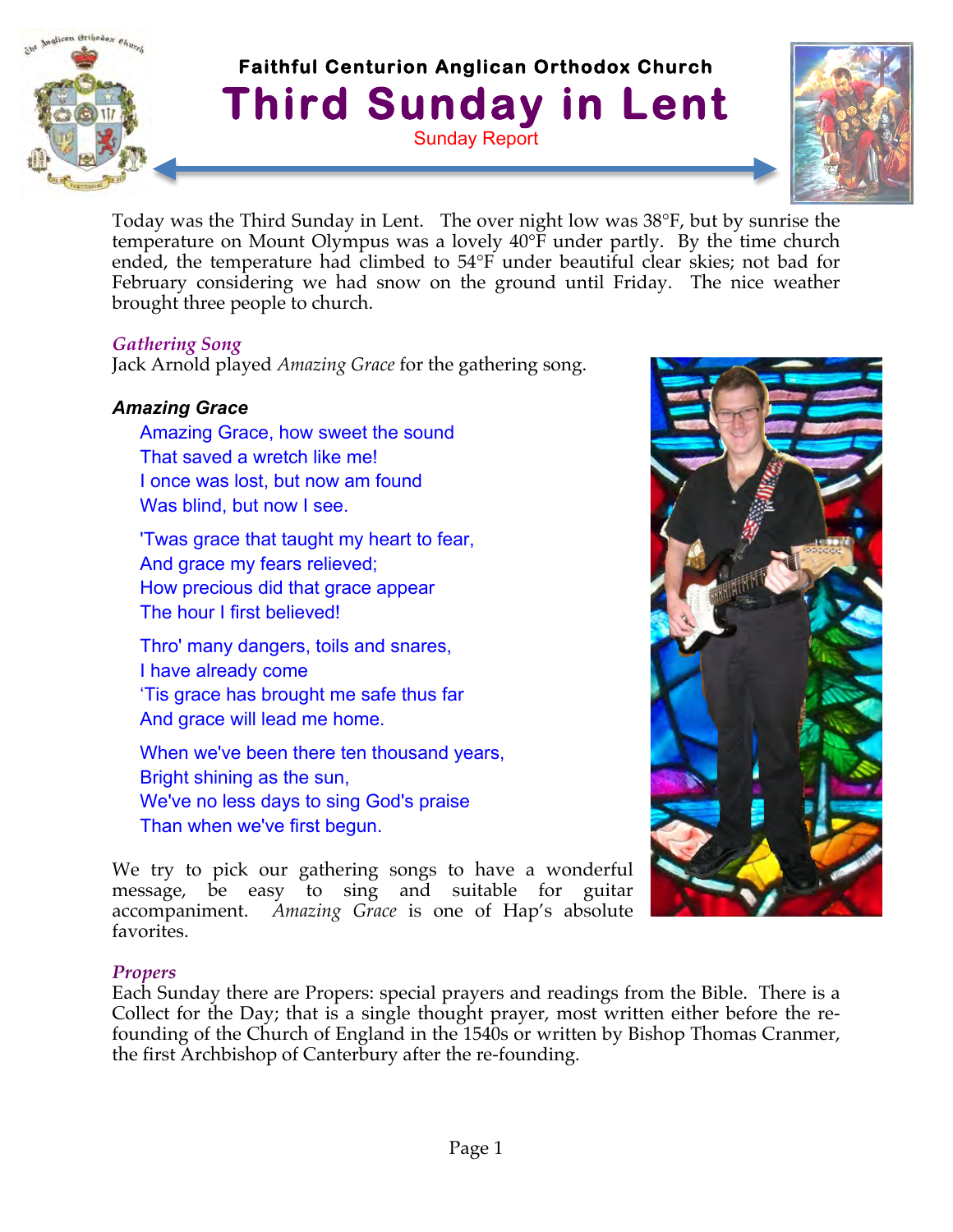The Collect for the Day is to be read on Sunday and during Morning and Evening Prayer until the next Sunday. The Epistle is normally a reading from one of the various Epistles, or letters, in the New Testament. The Gospel is a reading from one of the Holy Gospels, Matthew, Mark, Luke and John. The Collect is said by the minister as a prayer, the Epistle can be read by either a designated reader (as we do in our church) or by one of the ministers and the Holy Gospel, which during the service in our church is read by an ordained minister or our Deacon Striker.

The propers are the same each year, except if a Red Letter Feast, that is one with propers in the prayerbook, falls on a Sunday, then those propers are to be read instead, except in a White Season, where it is put off. Red Letter Feasts, so called because in the Altar Prayerbooks the titles are in red, are special days. Most of the Red Letter Feasts are dedicated to early saints instrumental in the development of the church, others to special events. Some days are particularly special and the Collect for that day is to be used for an octave (eight days) or an entire season, like Advent or Lent.

The Propers for today are found on Page 128-130, with the Collect first:

#### The Third Sunday in Lent. *The Collect.*

WE beseech thee, Almighty God, look upon the hearty desires of thy humble servants, and stretch forth the right hand of thy Majesty, to be our defence against servants, and stretch forth the right hand of thy Majesty, to be our defence against all our enemies; through Jesus Christ our Lord. Amen.

And due to the rubric, the Collect for the Day is followed by the Collect for Ash Wednesday, which is found on Page 124:

#### The first day of Lent, commonly called Ash Wednesday. *The Collect.*

**LMIGHTY** and everlasting God, who hatest nothing that thou hast made, and dost forgive the sins of all those who are penitent; Create and make in us new and contrite hearts, that we, worthily lamenting our sins and acknowledging our wretchedness, may obtain of thee, the God of all mercy, perfect remission and forgiveness; through Jesus Christ our Lord. Amen. **A**

¶ This Collect is to be said every day in Lent, after the Collect appointed for the day, until Palm Sunday.

Dru Arnold read the Epistle for today, which came from the Fifth Chapter of Paul's

letter to the Ephesians beginning at the First Verse. He echoes the advice of St. James in his general epistle to be Christians, not just claim to be followers of Christ, when James wrote, "But be ye doers of the word, and not hearers only, deceiving your own selves."

E ye therefore followers of God, as dear children; and walk in love, as Christ also hath loved us, and hath given himself for us an offering and a sacrifice to God for a sweet-smelling savour. But fornication, and all uncleanness, or covetousness, let it not be once named among you, as becometh saints; neither filthiness, nor foolish talking, nor jesting, which **B** 

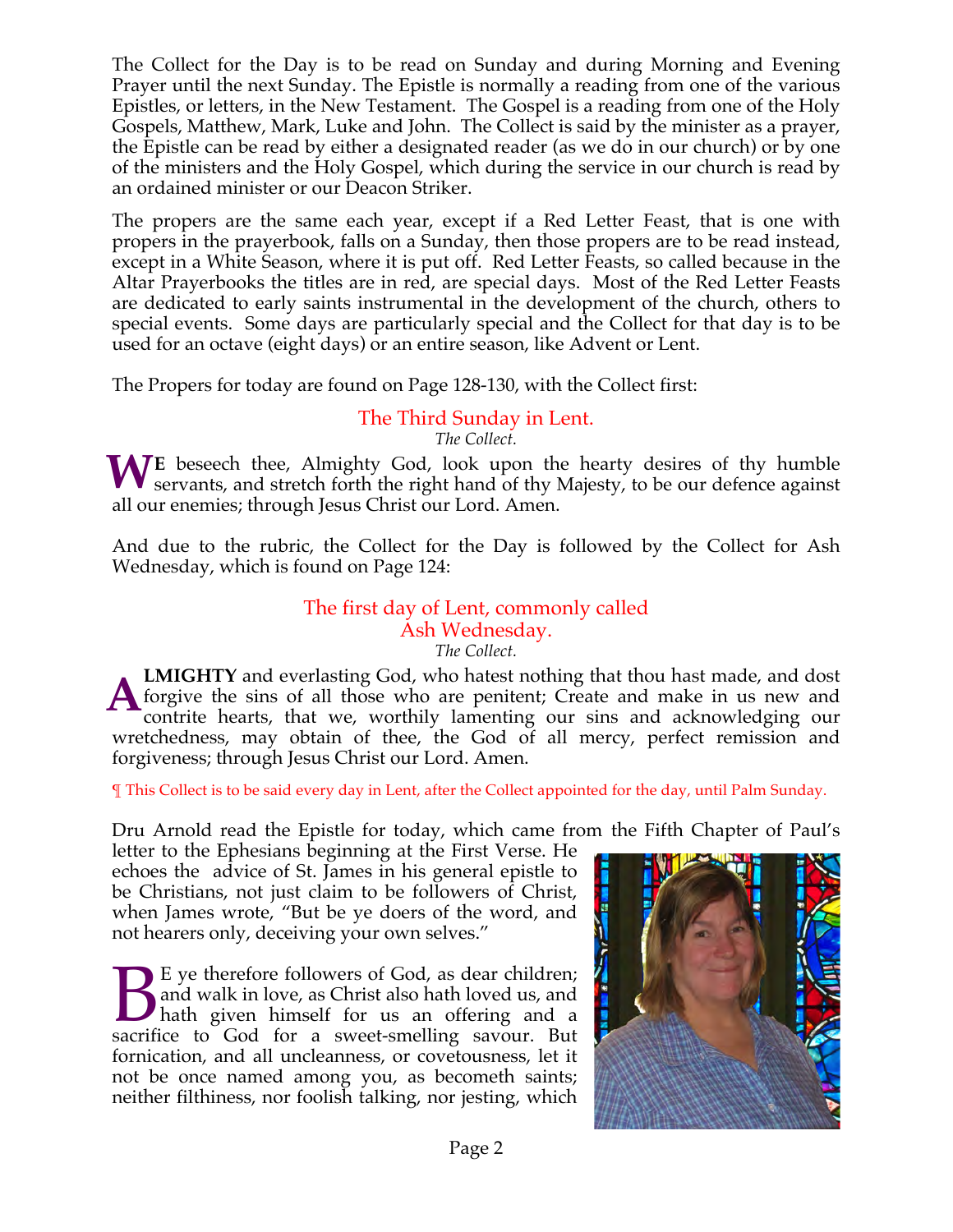are not convenient: but rather giving of thanks. For this ye know, that no whoremonger, nor unclean person, nor covetous man, who is an idolater, hath any inheritance in the kingdom of Christ and of God. Let no man deceive you with vain words: for because of these things cometh the wrath of God upon the children of disobedience. Be not ye therefore partakers with them. For ye were sometimes darkness, but now are ye light in the Lord: walk as children of light: (for the fruit of the Spirit is in all goodness and righteousness and truth;) proving what is acceptable unto the Lord. And have no fellowship with the unfruitful works of darkness, but rather reprove them. For it is a shame even to speak of those things which are done of them in secret. But all things that are reproved are made manifest by the light: for whatsoever doth make manifest is light. Wherefore he saith, Awake thou that sleepest, and arise from the dead, and Christ shall give thee light.

Hap Arnold read this morning's Gospel which comes from the Eleventh Chapter of the

Gospel of St. Luke beginning at the Fourteenth Verse.

**TESUS** was casting out a devil,<br>and it was dumb. And it came to<br>pass, when the devil was gone and it was dumb. And it came to pass, when the devil was gone out, the dumb spake; and the people wondered. But some of them said, He casteth out devils through Beelzebub the chief of the devils. And others, tempting him, sought of him a sign from heaven. But he, knowing their thoughts, said unto them, Every kingdom divided against itself is brought to desolation; and a house divided against a house falleth. If Satan also be divided against himself, how shall his kingdom stand? because ye say that I cast out devils through Beelzebub. And if I by Beelzebub cast out devils, by whom do your



sons cast them out? therefore shall they be your judges. But if I with the finger of God cast out devils, no doubt the kingdom of God is come upon you. When a strong man armed keepeth his palace, his goods are in peace: but when a stronger than he shall come upon him, and overcome him, he taketh from him all his armour wherein he trusted, and divideth his spoils. He that is not with me is against me: and he that gathereth not with me scattereth. When the unclean spirit is gone out of a man, he walketh through dry places, seeking rest; and finding none, he saith, I will return unto my house whence I came out. And when he cometh, he findeth it swept and garnished. Then goeth he, and taketh to him seven other spirits more wicked than himself; and they enter in, and dwell there: and the last state of that man is worse than the first. And it came to pass, as he spake these things, a certain woman of the company lifted up her voice, and said unto him, Blessed is the womb that bare thee, and the paps which thou hast sucked. But he said, Yea rather, blessed are they that hear the word of God, and keep it.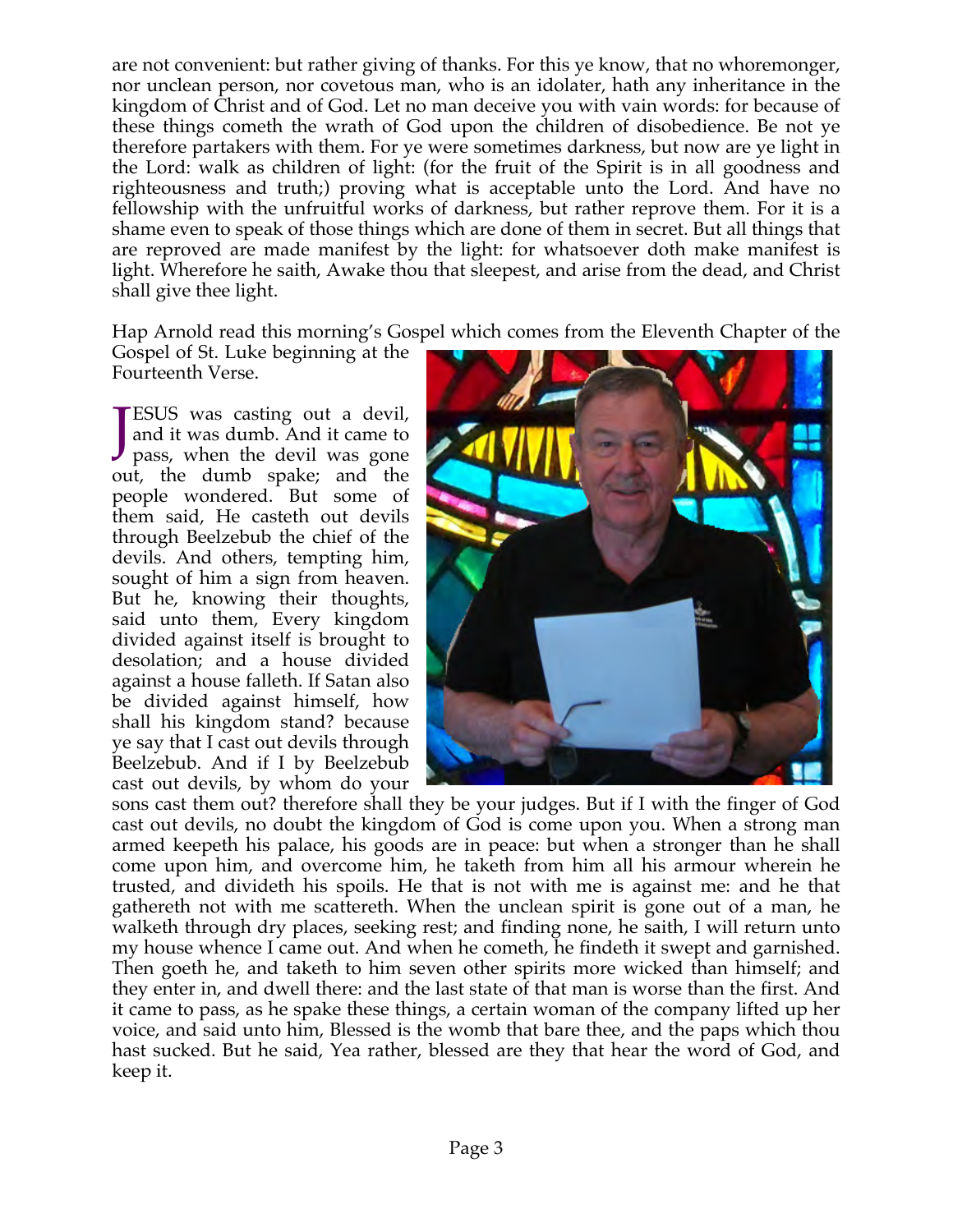### *Sermon – Reverend Deacon Jack Arnold - Time and Action*

Today's sermon brought the Collect, Epistle and Gospel together and is partly contained in the forewords above.



Consider these words from the Collect:

… look upon the hearty desires of thy humble servants, and stretch forth the right hand of thy Majesty, to be our defence against all our enemies …

In the Collect, we ask God look in to our hearts, see our desire to be His children and defend us against evil.

Today's Epistle and Gospel share the same theme. You must walk the talk.

Thus, when Paul tell us to live our lives as we represent our desires to God, he tells us to make our actions match out stated desires. Actions!

Think about the Gospel.

It is very important to be unified in our worship and mutual support; a team always beats individuals. That is not to take away from individuality, but rather to note that we need to remember whose side we are on and work together with our team mates.

There are two phrases particularly worth remembering, "a house divided against a house falleth" and "He that is

not with me is against me." Middle ground exists, but it is quicksand. Any feeling of safety there is illusory. We must take sides. And, we cannot keep with those who oppose the side we choose. We must decide who we will follow. One man cannot serve two masters, also fits here I find. We cannot say we love and serve one side, but serve another truly. We have to choose which one we are going to love or serve, God or mammon (things of this earth/Satan). We cannot be wishy-washy here, we must take a stand and declare it unto the world, and let them know that we are not for their ways, but we are against their ways.

Christ himself came not to unite the world, but to divide it, father against son. He came to divide, that is that we would choose the opposite side of the world, which for them is mammon, and our side is that of God and righteousness.

You must keep constant vigilance against backsliding, for a fallen Christian is in worse shape than one who was never exposed to The Word. The Epistle and Gospel both talk about the curious dichotomy; you are saved by faith, your faith alone saves you, not what you do; yet if you have faith, you must act on that faith.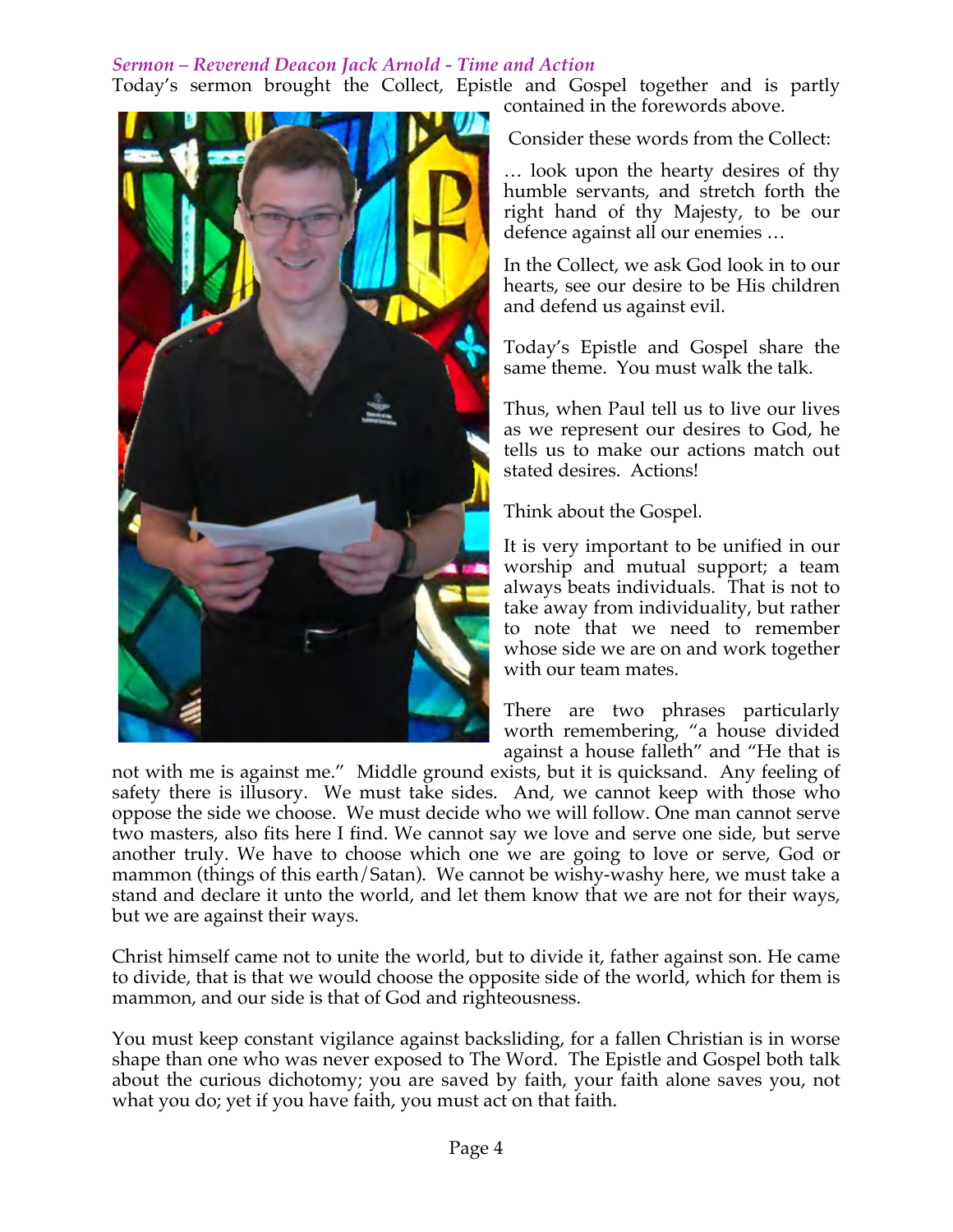When you accept Jesus Christ as your Lord and Savior and repent of the sin of your former life, you are forgiven of your sins. But, you must understand, this is not a signal to keep on sinning and keep on saying you repent. You must truly change a new leaf and start on the new course of life with Christ, and not slip back into the old man. You must receive the Word, hear it, and act upon it and spread it joyously to others, in order for your faith to have any meaning at all.

Rather your acceptance of Jesus Christ as your savior and your repentance is the beginning of your life as a New Man in Jesus.

Will you slip? Without doubt. But, when you do, will you again repent and continue to do your best to follow the Word of God, the Light and the Truth? Indeed, if you are a Christian that is what you must do. You are called to believe and act on those beliefs to the best of your ability. If you do not, then prepared as you were for life, you will so be prepared for the pit. As you read Luke, remember the second half of the Book of Luke is The ACTS of the Apostles, not thoughts, wishes, prayers or meditations.

For, "blessed are they that hear the word of God, and **keep it.**"

# **ACT**

It is by our actions we are known.

# **Be of God - Live of God - Act of God**

#### *Bishop Ogles' Sermon*

We are oft fortunate to get copies of Bishop Jerry's sermon notes. Today is one of those Sundays. Today's sermon starts off with the collect, and

like always, it will give you a lot to consider in your heart.

# **Sermon Notes**

The Third Sunday in Lent 3 March 2013, Anno Domini

#### The Third Sunday in Lent. *The Collect.*

WE beseech thee, Almighty God, look upon the hearty desires of thy humble servants, and stretch forth the desires of thy humble servants, and stretch forth the right hand of thy Majesty, to be our defence against all our

enemies; through Jesus Christ our Lord. Amen.



And due to the rubric, the Collect for the Day is followed by the Collect for Ash Wednesday, which is found on Page 124:

#### The first day of Lent, commonly called Ash Wednesday. *The Collect.*

**LMIGHTY** and everlasting God, who hatest nothing that thou hast made, and dost forgive the sins of all those who are penitent; Create and make in us new and contrite hearts, that we, worthily lamenting our sins and acknowledging our **A**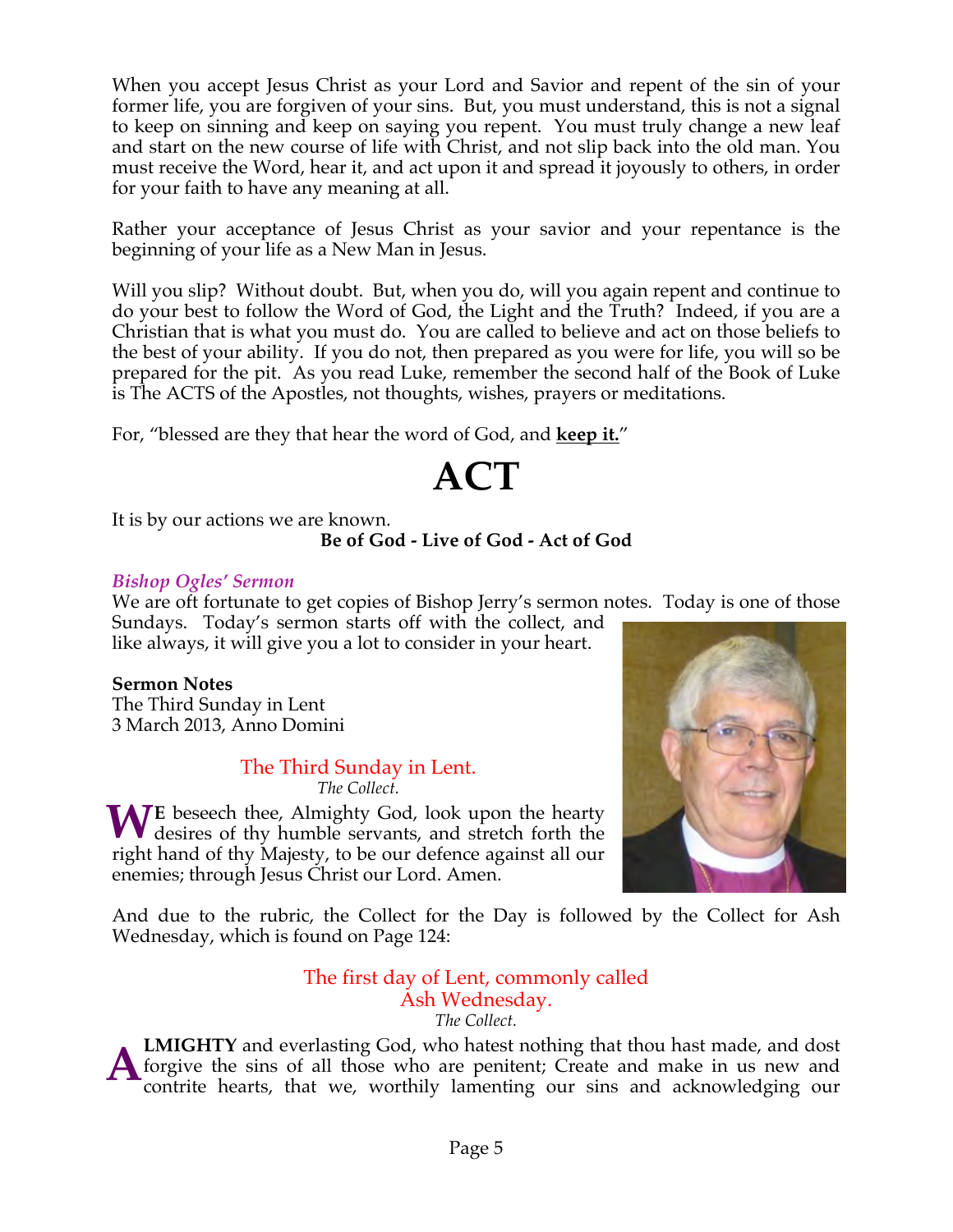wretchedness, may obtain of thee, the God of all mercy, perfect remission and forgiveness; through Jesus Christ our Lord. Amen.

¶ This Collect is to be said every day in Lent, after the Collect appointed for the day, until Palm Sunday.

*14 And he was casting out a devil, and it was dumb. And it came to pass, when the devil was gone out, the dumb spake; and the people wondered. 15 But some of them said, He casteth out devils through Beelzebub the chief of the devils. 16 And others, tempting him, sought of him a sign from heaven. 17 But he, knowing their thoughts, said unto them, Every kingdom divided against itself is brought to desolation; and a house divided against a house falleth. 18 If Satan also be divided against himself, how shall his kingdom stand? because ye say that I cast out devils through Beelzebub. 19 And if I by Beelzebub cast out devils, by whom do your sons cast them out? therefore shall they be your judges. 20 But if I with the finger of God cast out devils, no doubt the kingdom of God is come upon you. 21 When a strong man armed keepeth his palace, his goods are in peace: 22 But when a stronger than he shall come upon him, and overcome him, he taketh from him all his armour wherein he trusted, and divideth his spoils. 23 He that is not with me is against me: and he that gathereth not with me scattereth. 24 When the unclean spirit is gone out of a man, he walketh through dry places, seeking rest; and finding none, he saith, I will return unto my house whence I came out. 25 And when he cometh, he findeth it swept and garnished. 26 Then goeth he, and taketh to him seven other spirits more wicked than himself; and they enter in, and dwell there: and the last state of that man is worse than the first. 27 And it came to pass, as he spake these things, a certain woman of the company lifted up her voice, and said unto him, Blessed is the womb that bare thee, and the paps which thou hast sucked. 28 But he said, Yea rather, blessed are they that hear the word of God, and keep it.* (Luke 11:14-28)

 In our Collect today, we learn that the boastful braggart need not appeal to God for defense because he believes that he does not need it. It is the humble in heart who may petition God for their defense, believing that He will grant it, and so shall it be. This is another Gregorian Collect that was composed when the enemies were at the gate. The Church has survived, and the prayer answered. It has a direct bearing on a defense from the spiritual powers of darkness that assail us daily; and it has a relevance to the Gospel text we read today from Luke 11:14-28. If we may consider the world a jungle (and it is definitely so from a spiritual perspedctive), we pass through that jungle with a thousand hungry eyes watching our every move. At the first stumble (at sin) those eyes are inform vicious claws and teeth to attack. That is the devil's way, and it has not changed an iota since that Old Red Dragon fell from Heaven as lightning. He has never, and WILL never, be anything other than the mortal enemy of your soul. *Be sober, be vigilant; because your adversary the devil, as a roaring lion, walketh about, seeking whom he may devour* (1 Peter 5:8) If it pleases you to sin, just be ready for the devouring lion. As God said to Job from out of the whirlwind (regarding that dragon, Leviathan): *Lay thine hand upon him, remember the battle, do no more*. (Job 41:8) The same is true of Satan – his power is beyond that of man to oppose. Only God can win the battle against such a vicious creature.

 We find Jesus in today's text working a miracle of God in casting out a demon. Please remember that demons work for Satan and under his power and direction. They are the fallen angels which the tail of the great Red Dragon drew with him to earth at his fall. Man cannot fight such power as discussed earlier. So we need a power greater than that of the Devil – there is only One – GOD! If a disciple will exorcise a demon, he must do so in the Name (by the power and authority) of Jesus Christ. Satan has all kinds of soldiers, and many of those soldiers are human. Let us observe three stark facts revealed in today's text regarding those who witnessed the good works of Christ.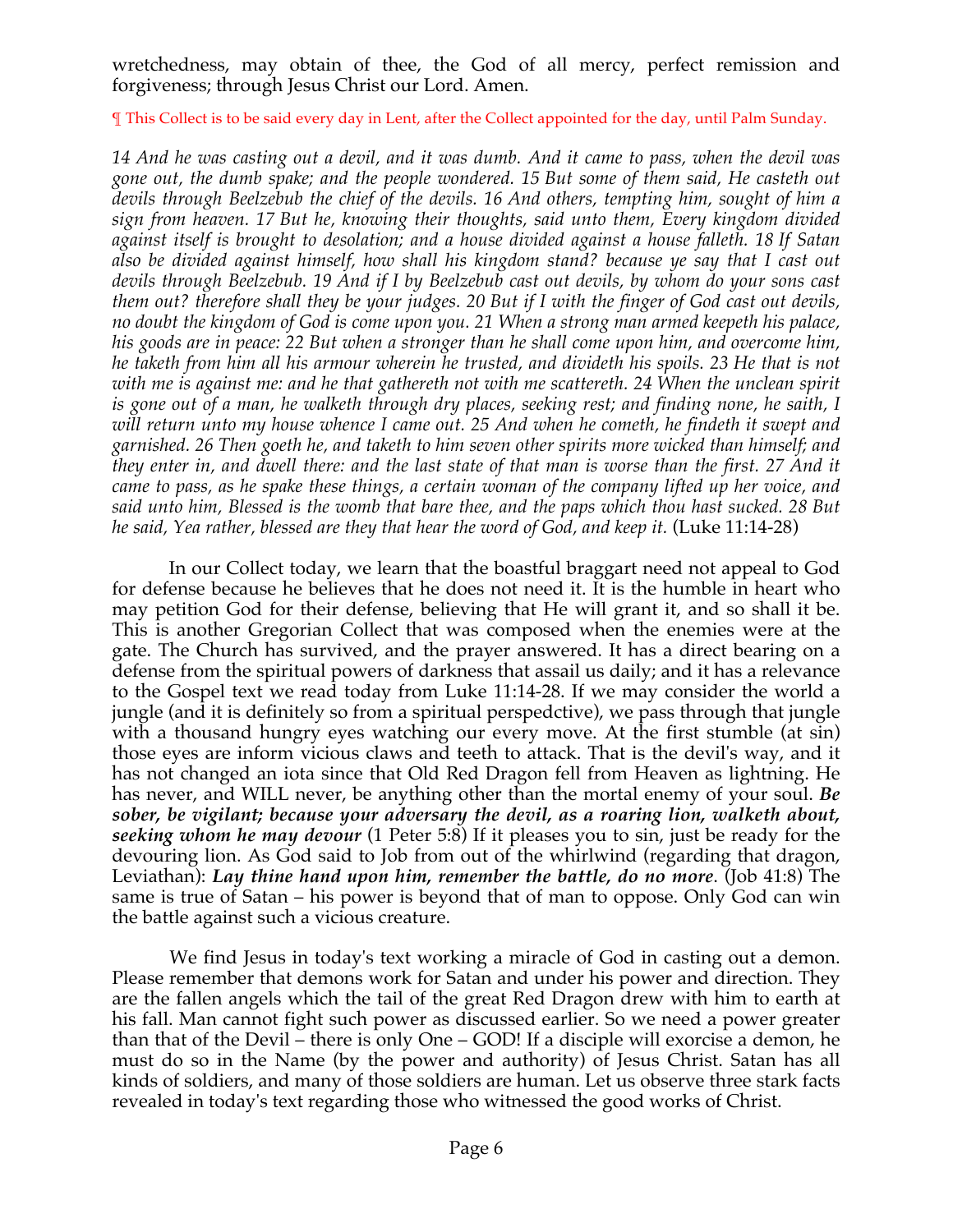1) There were many in the multitude that marveled at the works of Christ and freely admitted that only the promised Messiah could perform such miracles. *And all the people were amazed, and said, Is not this the son of David*? (Matt 12:23)

**2)** Others in the crowd, however, were more casual observers – much like those we see filling the pews of the mainline churches every Sunday. They really did not WANT to believe so they asked for MORE than a miracle in overpowering Satan. *16 And others, tempting him, sought of him a sign from heaven.* Those who lack faith always seek a greater sign regardless the miraculous wonders they have already observed. Worship to such people is more a matter of entertainment than of than of solemn and reverent audience before God.

3) The last group are those who were forever present to find fault with every move Christ made. They are still with us today - *15 But some of them said, He casteth out devils through Beelzebub the chief of the devils.* Matthew tells us who those culprits were, in case you have not guessed: *24 But when the Pharisees heard it, they said, This fellow doth not cast out devils, but by Beelzebub the prince of the devils*. (Matt 12:24)

Be not deceived, the same people gather about you when you perform good works of love for Christ. You have many, as the villagers of Sychar, who will believe even a woman of ill-repute when she has been touched by Christ. They will hear and believe the testimony you give of how Christ has changed your life (if the evidence bears it out). Others will search for ulterior motives in your action – they will want you to do something that they consider `impossible.' But Satan's best adherents are those who have a stake in the battle – his adherents. The Pharisees comprise the largest contingent of that group in our text today. Livid with jealousy over their little profitproducing empire of the Temple, they seek every means to undermine Christ. Of course, a favorite tool of the devil is to always begin with a question. Or, they will assign false motives or causes for a miracle.

Let us examine a cardinal charge the Pharisees made against Christ: *15 But some of them said, He casteth out devils through Beelzebub the chief of the devils.* This name for the Lord of the Flies derives from an ancient Philistine god. I find it rather amazing that one of our required-reading texts in public schools today is "The Lord of the Flies". Beelzebub is its true name and the Jewish religious leaders used it to refer to Satan himself. It was thought that the fly covered dead bodies and later, miraculously' life emerged from those dead bodies in the form of maggots and, later, flies. What a blasphemy against the Lord of Heaven! But the tactic is still used today when we see, on very rare occasions, an honest politician attempting to honestly address a problem involving the public largesse. He is labeled as one who is trying to starve the poor, murder the elderly, and reap profits for himself. How does Christ address these beleaguering imbeciles?

Though many may believe that Abe Lincoln was very original in his comment – "A house divided against itself cannot stand" he was only plagiarizing (without giving credit) the words of Jesus: *17 But he, knowing their thoughts, said unto them, Every kingdom divided against itself is brought to desolation; and a house divided against a house falleth. 18 If Satan also be divided against himself, how shall his kingdom stand? because ye say that I cast out devils through Beelzebub.*

No military general would ever field an army comprised of half loyalists and half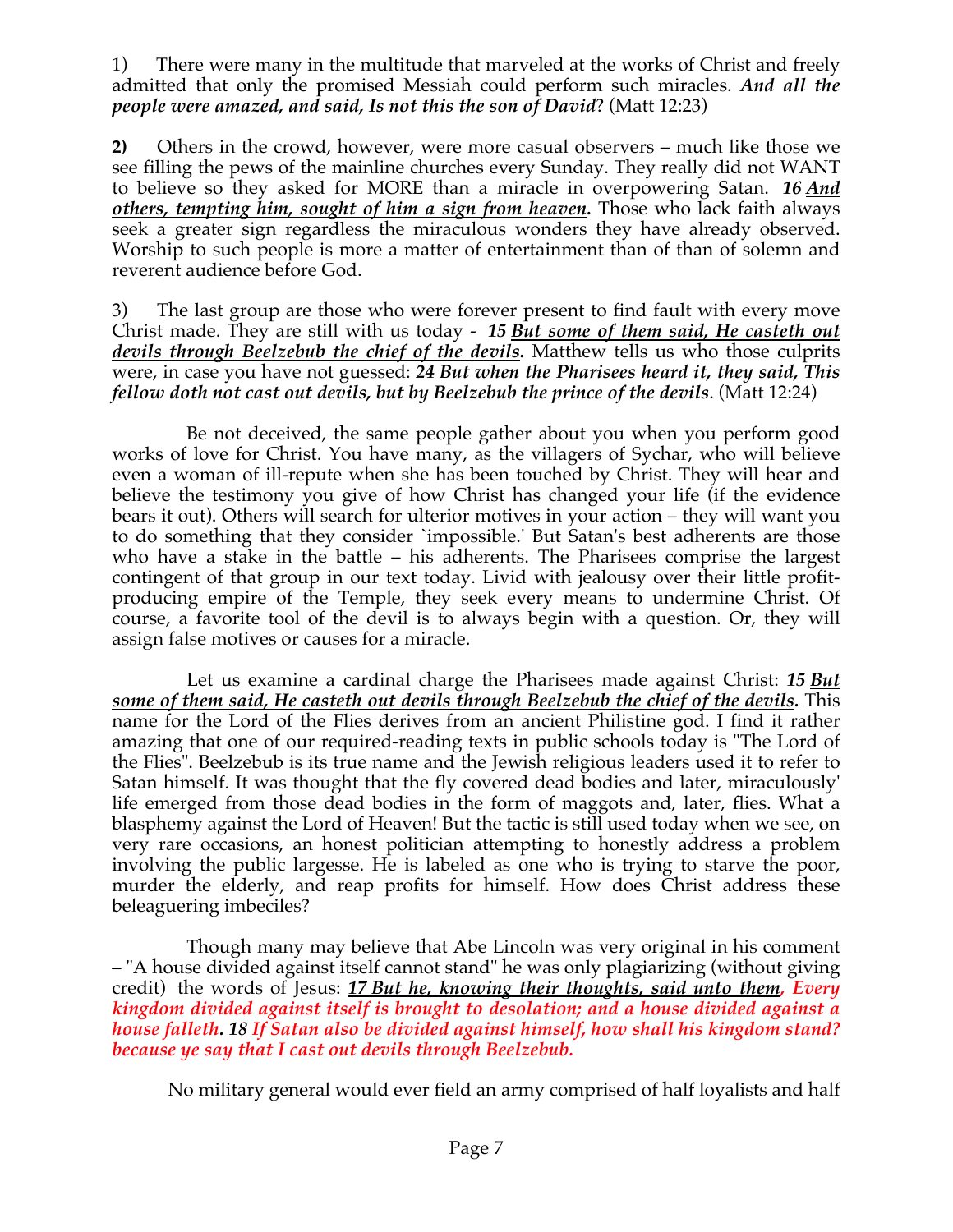traitors. In the face of battle, every heart must be on the side of the cause else the possibility of victory is reduced commensurate with the numbers of traitors in the ranks. Satan is no fool – he is a cunning old genius. Even if he could do so, he would never allow righteousness in his ranks. This is what Christ represents – the perfect righteousness and power of God. God Himself has already proven that He will not allow evil in His ranks. When it reared its prideful head in Heaven, the rebel was cast out.

 How strong do you consider that Finger which scattered the stars and distant galaxies into their places in space? *20 But if I with the finger of God cast out devils, no doubt the kingdom of God is come upon you.* Rarely has that Finger written on earth, but it has written. Can you count the times? Can you tell me how often that Finger has written on clay? Would you believe FIVE times! If you have difficulty finding those five times in the Bible, ask me and I shall tell you. That same Finger has more power than a million and more suns. If we see that Finger defeated the hosts of Hell in casting out demons, do we not recognize that God is Omnipotent and the devil cannot stand against Him?

 Who do you consider to be the most powerful politician today? Obama? No, he is only a small tool to that greater politician – his name is Satan. He owns the hearts and minds of more people than all the churches combined. *21. When a strong man armed keepeth his palace, his goods are in peace: 22 But when a stronger than he shall come upon him, and overcome him, he taketh from him all his armour wherein he trusted, and divideth his spoils.* Christ calls Satan the "*prince of this world*." (John 12:31) Christ is the Prince and Lord of Life that does not perish, but the Prince of the world shall suffer as the world that is destroyed. *Wherein in time past ye walked according to the course of this world, according to the prince of the power of the air, the spirit that now worketh in the children of disobedience*: (Eph 2:2) I hope that you, Listener, are not disobedient before God for, if you are, the just quoted verse tells us that you have the WRONG spirit. We all had our bodily homes kept by a strong man (Satan), but a Stronger Man has come and taken over the premises of our hearts if Christ has made His abode there.

 Perhaps we need a house-cleaning, but we ALSO need occupancy! *24 When the unclean spirit is gone out of a man, he walketh through dry places, seeking rest; and finding none, he saith, I will return unto my house whence I came out. 25 And when he cometh, he findeth it swept and garnished. 26 Then goeth he, and taketh to him seven other spirits more wicked than himself; and they enter in, and dwell there: and the last state of that man is worse than the first.* Have you ever gone on a strict diet of small servings and no sweets? How did that work out for you? After a grueling few weeks (or days) you are famished! You return to the old diet of heavy foods with a vengeance and wind up doing more damage that the good you did for a time. Before we come to Christ, there is a repulsively wicked spirit in our members. It dominates all we do, think, and say. It is comfortable there in our hearts, but it cares for no good thing. You cannot evict that demon. No other man can evict that demon for you. It must be the Lord Jesus Christ who calls him out just as this text relates. When that wicked spirit is gone out, he will surely return if the One who evicts him is not at home in your heart. Jesus must take the place of the demon. He took the place of the demon in your heart on the cross at Calvary, did He not?

So Christ has answered the henchmen (Pharisees) of Satan in three distinct ways.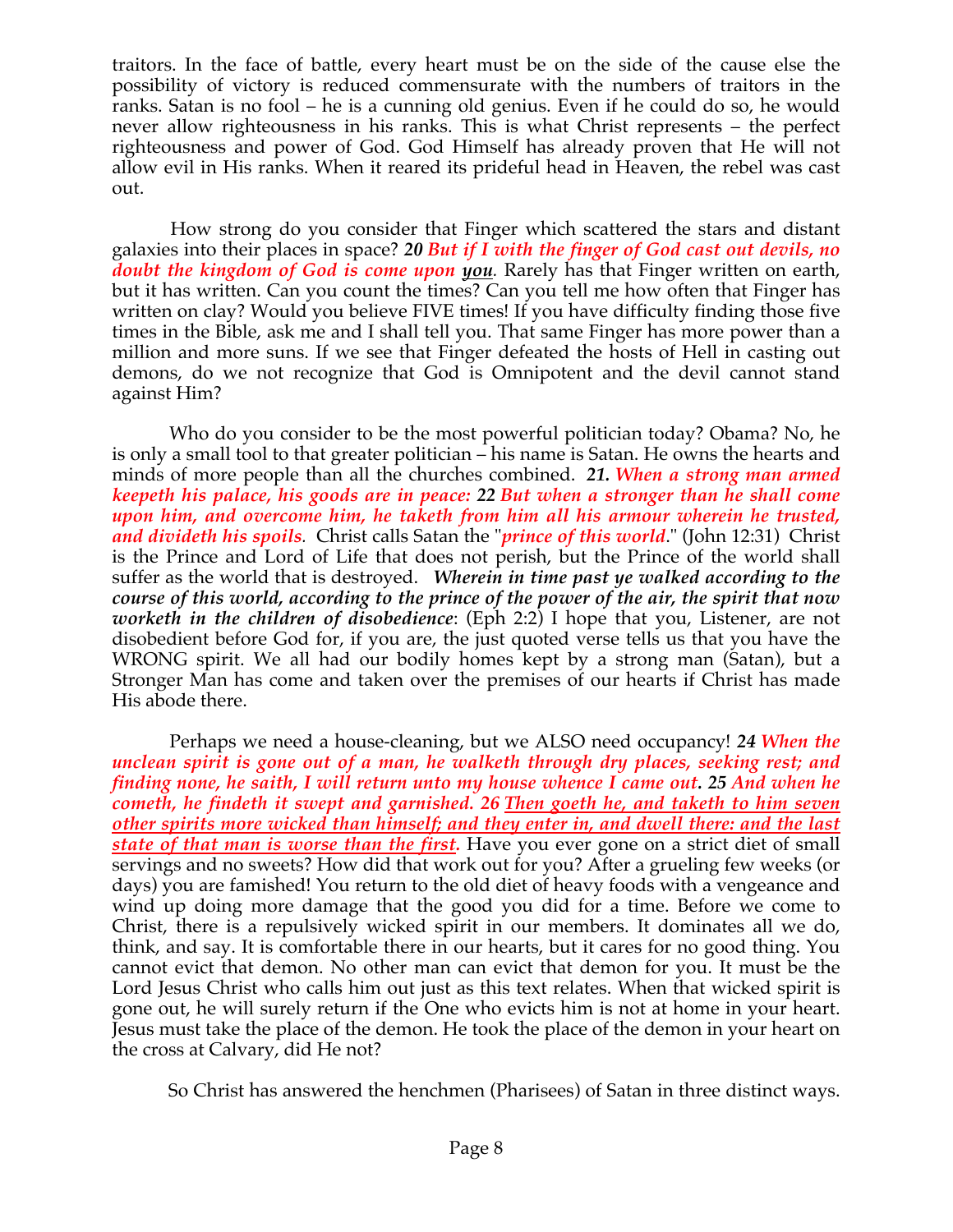This is the same approach we should take when confronted by the evil of error: 1) He argued from the rational and scripturally reasonable point of view. Why would Satan be divided against himself? God and Satan are at opposite ends of the pole. Reason from Scripture is our fortress against error. 2) He argued from the premise of Godly power. Who is greater, God or his creature, Satan? Finally, Christ argued from the point of accomplished results. Is the heart safe in the hands of Christ?

 Though not a part of our text today, the following two verses of the text have much bearing here: *29 And when the people were gathered thick together, he began to say, This is an evil generation: they seek a sign; and there shall no sign be given it, but the sign of Jonas the prophet. 30 For as Jonas was a sign unto the Ninevites, so shall also the Son of man be to this generation*. (Luke 11:29-30) Do not we see men and women of otherwise sound sense running from tent to tent of the modern wonderworkers seeking after a miracle and sign? These fools are promised the wealth of the world if they will only send all of their wealth to the evangelist. But do we need a sign to believe? Has the sign not already been provided? Like Jonah, Christ was in the heart of the earth for three days and three nights. He arose from the heart of the earth for you and me. What more do we need to know? Are we not an evil and adulterous generation if there ever was one? Please notice that it is never the God-fearing people who desire a sign, but those opposed to the Kingdom of God: *38 Then certain of the scribes and of the Pharisees answered, saying, Master, we would see a sign from thee. 39 But he answered and said unto them*, *An evil and adulterous generation seeketh after a sign; and there shall no sign be given to it, but the sign of the prophet Jonas*: *40 For as Jonas was three days and three nights in the whale's belly; so shall the Son of man be three days and three nights in the heart of the earth*. (Matt 12:38-40)

# *Bishop Dennis Campbell's Sermon*

Bishop Dennis is a brilliant speaker. He is able to take biblical precepts and make them



perfectly understandable, even to me. Oft he provides the text of his sermons and I take the utmost pleasure in passing them on:

#### **The Temple**

Psalm 25, Deuteronomy 6, 1 Corinthians 3 Third Sunday in Lent March 3, 2013

Several "3:16's" in the Bible express significant Biblical truth. The best known is the well beloved John 3:16, "God so loved the world that He gave His only begotten

Son, that whosoever believeth on Him should not perish, but have everlasting life." Probably second, in terms of being well known and well beloved, is 2 Timothy 3:16, "All scripture is given by inspiration of God, and is profitable for doctrine, for reproof, for correction, for instruction in righteousness." Most people know these verse, and I suspect and hope that you know them by heart. There is another 3:16, found in our readings for this morning. It is 1 Corinthians 3:16; "Know ye not that ye are the temple of God, and that the Spirit of God dwelleth in you?"

"Ye are the temple of God." I want to call attention to something that, at first, will seem very obvious, yet, I think is habitually overlooked by most readers of this verse. I want to call attention to the word, "temple," and I want to emphasize that it is singular, not plural. It is "temple," not "temples." Now let me call attention to the word, "ye." Ye is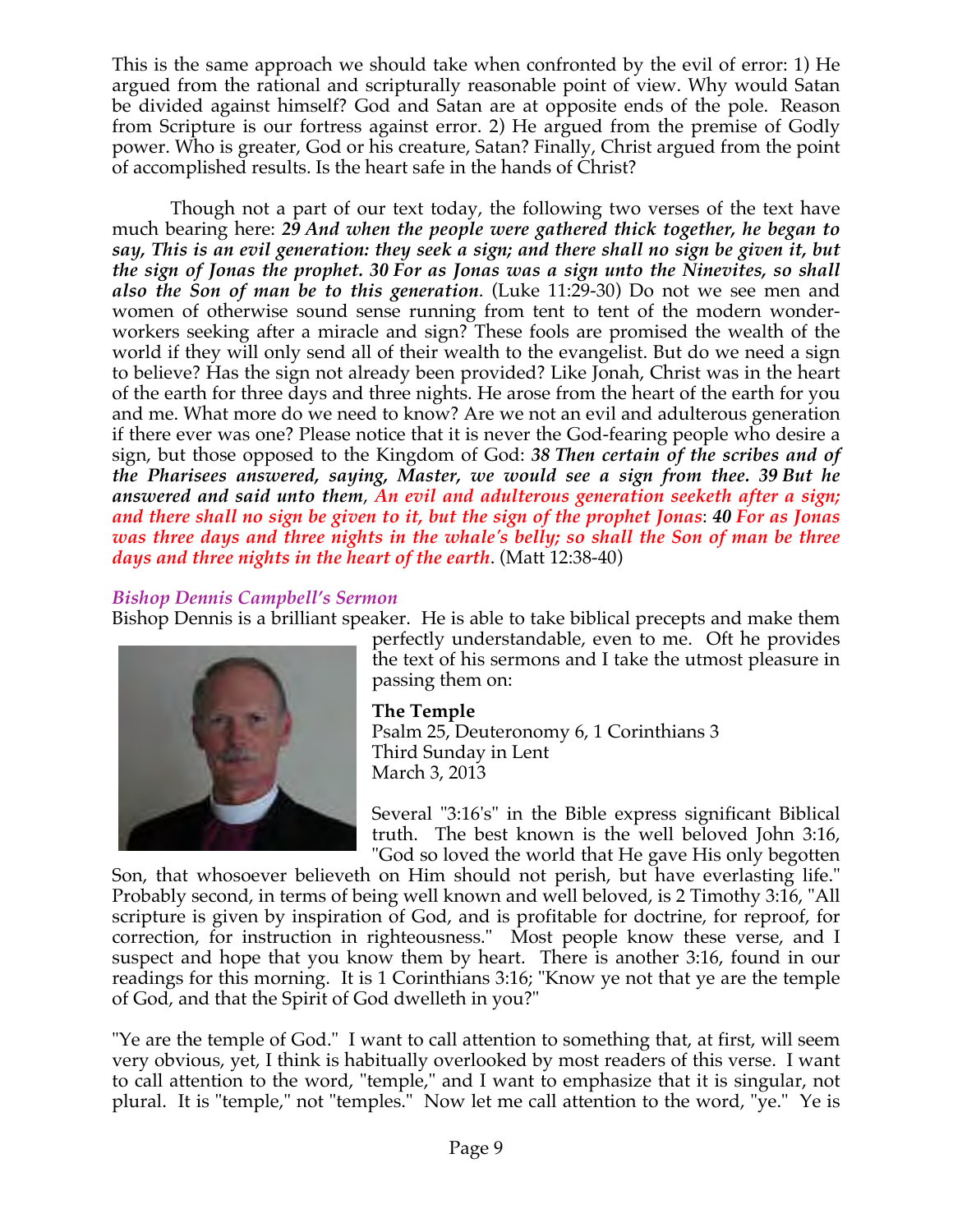plural. Old England, like the Old South, had a plural form of "you." "Ye" is that plural form. So Paul was addressing many people, but he said of them that "Ye," plural, are "the temple," singular.

Paul has been writing about the divisions and strife that existed in the Corinthian Church. The Corinthians had a difficult time following Christ. They lived in the time before most of the New Testament had been written, they probably did not have a copy of the Old Testament, and, even if they had, they would not have understood it because they were Gentiles. They were of a culture that was completely alien to the Bible. Theirs was a culture of sensual indulgence. Even their religions were primarily about sensuality and sensual experiences. And everything was all about "Me;" whatever seems right to "Me," and whatever feels good to "Me." In fact, it was a culture very much like our own.

It took a while for those who converted to Christianity to put their pagan ideas, values, and religious views behind them, or even to know they should be put behind them. So their pagan ideas followed them into the Church. This was partly a calculated, intentional thing; and it was partly just because they didn't know any better. When they heard about God they thought of Him the way they thought of pagan idols, and they tried to worship Him as they had worshiped their pagan gods. They made Christianity all about having religious experiences. And they made it all about "Me;" my faith, my beliefs, my salvation, my worship, and my relationship with Jesus. This is the natural tendency of people, and we still see it in the lives and views of Christians today. We're still trying to make Christianity all about experiencing God, my own personal faith, my beliefs, my salvation, my worship, my interpretation of the Bible, and my relationship with Jesus, as though it is only about "Just Jesus and Me."

There is some truth in me-centered religion. A person must have personal faith in Christ. A person must be personally saved, personally read the Bible, personally worship God, and personally walk with Jesus. But me centered religion leaves out the very important fact that individual faith, salvation, worship, understanding of the Bible, and relationship with Christ, are lived and practiced in the context of the wider Body of Christ, which the Bible calls the Church.

In contrast to me-centered religion, the Bible presents a God-centered faith. One of the clearest statements of this is found in Ephesians 1:9 and 10, which tell us the purpose of God is to bring all things together in Christ. God's purpose in building and sustaining this universe, and in sending Christ to the cross, and in sending the Holy Spirit to dwell in the Church, is to bring all things together under the Lordship of Christ. Thanks be to God, Ephesians 1:11 tells us we have an inheritance in Him. We have a share in His Kingdom, "according to the purpose of Him who worketh all things after the counsel of His own will," but we need to remember that the Kingdom is about God and for His glory. It is not about us or our glory.

The Bible also presents a unified Church instead of me-centered individualism. In other words, instead of a highly individualised faith of independent Christians following God as the Spirit leads them, or, more correctly, as they think the Spirit is leading them, the Bible presents a view of a unified people following and serving God together as one person. This is a major part of the teaching of 1 Corinthians 3. The language and intent is a little different from that in Ephesians 1, for, while Ephesians refers to all things in general, 1 Corinthians refers to the Church specifically. But the idea of being brought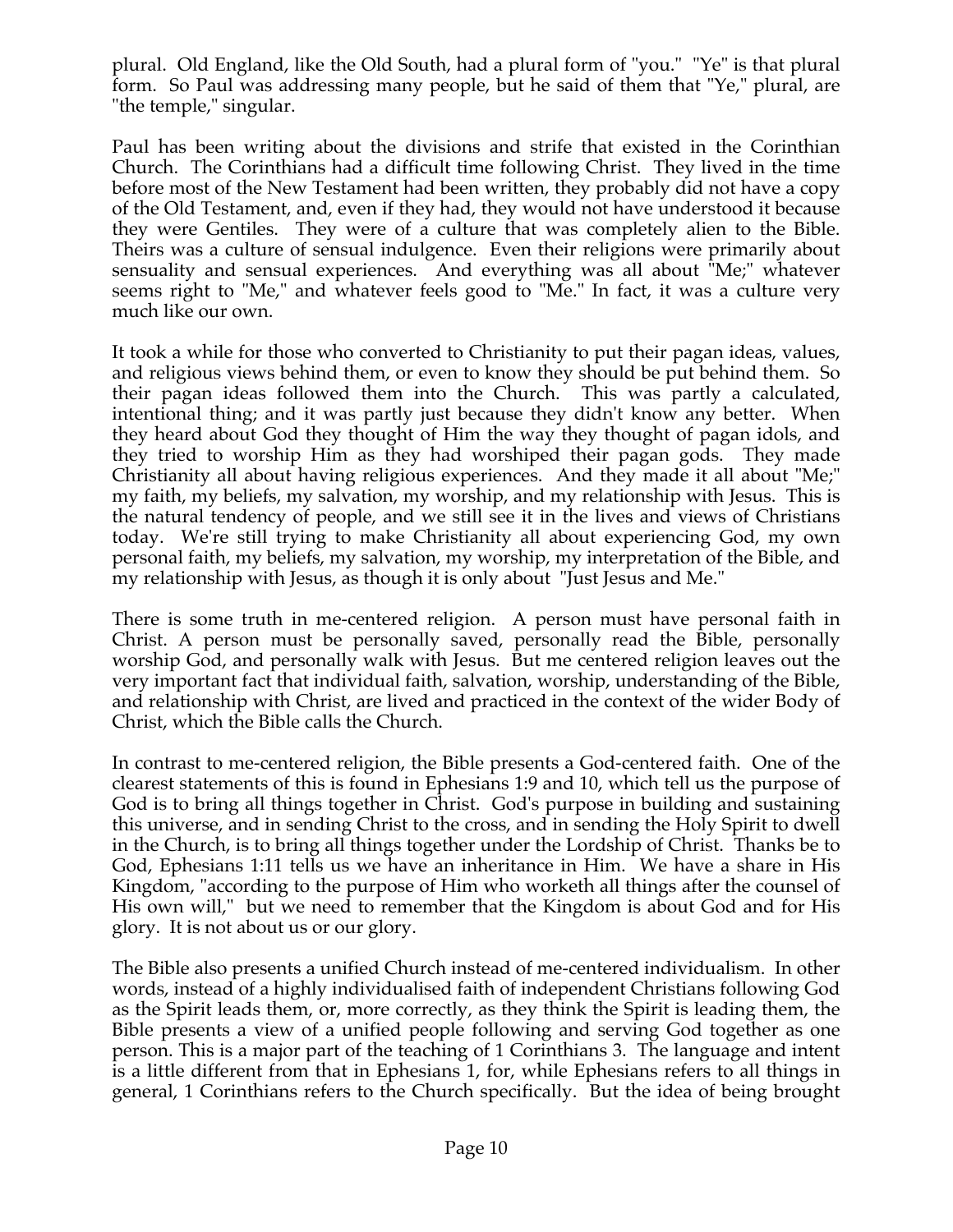together under Christ is found in both passages. 1 Corinthians describes the Church as the temple of God, the place where God dwells. The Church is one, and all the Christians together form the Temple, the Church.

This is not just a nice idea built on an isolated text. It is taught throughout the New Testament and Bible. Deuteronomy 6:4, for example address Israel as one body. "Hear O Israel," not "Hear O Israelites. Look also at 1 Peter 2:5 which says "Ye" (plural) "as lively stones (plural), are built up a (singular) spiritual house," (singular), "an (singular) holy priesthood" (singular). The point is that God is building a spiritual house for Himself, by putting Christians together to form a spiritual home for Himself. Peter does not say God is collecting stones for a rock collection. Some people collect rocks, and they have a story to tell about each rock. God is not collecting rocks, He is building a spiritual house, a Temple for Himself. That Temple is the Church. You and I are stones in it. God gathers us, shapes us, chips off the parts He doesn't want, sticks us into the mortar and we become part of the temple. And in this Temple we become one. We are a unity. We are not just rocks, we are the Temple.

So the Bible teaches a unity of believers. We are one body. We are one building. We are living stones in a living building We are members of one another. We have one Lord, one faith, one baptism. God grant that we may always hold and practice the faith in unity of spirit, in the bond of peace, and in righteousness of life.

-- +Dennis Campbell

Bishop, Anglican Orthodox Church Diocese of Virginia Rector, Holy Trinity Anglican Orthodox Church Powhatan, Virginia www.HolyTrinityAnglicanOrthodoxChurch.org www.lifeinthescriptures.blogspot.com

# *Rev Bryan Dabney of Saint John's Sunday Sermon*

We are fortunate to have Bryan's Sunday Sermon. If you want people to come to The



Truth, you have to speak the truth, expouse the truth and live the truth. This is really a good piece and I commend it to your careful reading.

#### **Sermon for Third Sunday in Lent**

As Christians, we know from our study of the scriptures that God has called on all men to receive his free gift of grace (see St. John 3:16). We also know that those who choose to reject his gift of grace are, ...condemned already because [they] hath not believed in the name of the only begotten Son of God (St. John 3:18b). And further, while we know that God is love beyond our understanding of that word (St. John 4:8b); he is also holy, just and righteous. And because he is those things, his nature demands that his creation be those things as well.

When God told Abraham, ...I am the Almighty God; walk before me, and be thou perfect (Genesis 17:1b), he was setting forth the standard by which all would be judged of him. Yet being perfect is not something that mankind has the capacity to do under the best of conditions unaided by the Holy Ghost. So we should not be surprised that there is absolutely no hope of pleasing God without a new nature— without being born again. There is but one way to receive God's free gift of salvation, and that is to believe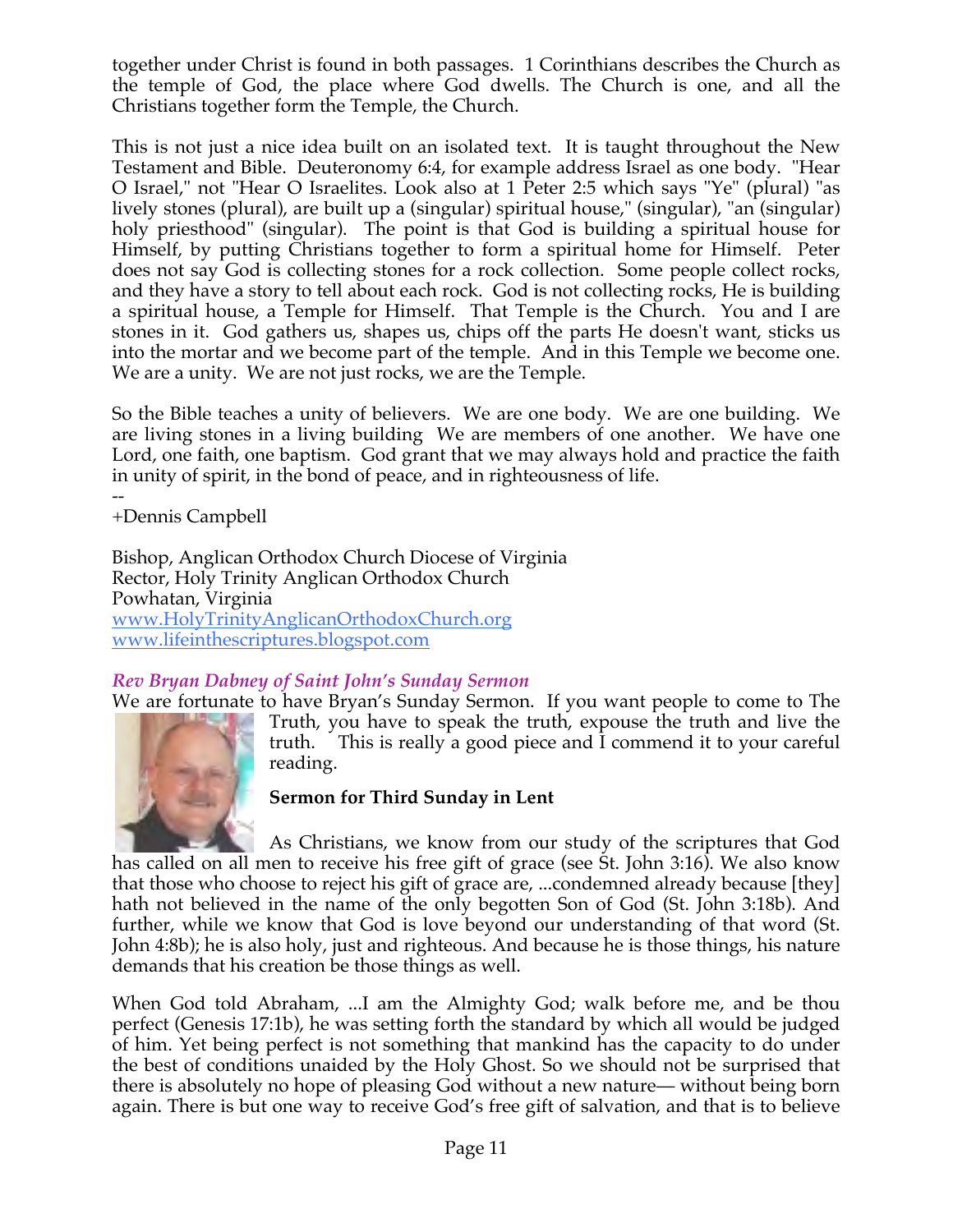on the name of Jesus Christ as your Saviour and live in accordance with his word and commandment. If we are living in disobedience then we will suffer the wrath of God.

In the Epistle for today St. Paul admonished, For this ye know, that no whoremonger, nor unclean person, nor covetous man, who is an idolater, hath any inheritance in the kingdom of Christ and of God. Let no man deceive you with vain words: for because of these things cometh the wrath of God upon the children of disobedience. Be not ye partakers with them (Ephesians 5:5-7). In another epistle he noted that, the wrath of God is revealed from heaven against all ungodliness and unrighteousness of men, who hold the truth in unrighteousness. Because that which may be known of God is manifest in them; for God hath shewed it unto them (Romans 1:18-19). It should be clear from these passages that God will punish the wicked, not for their ignorance of him, but on account of their knowledge of him.

Imagine, if you will, that there is a raging fire approaching your town; and while it is some distance away, you can see a smoke cloud rising over its location. So being a good citizen, you pick up the phone and call the local fire department. After looking at the smoke cloud, the fire chief says, "Well, that could be anything from a farmer burning off a field to another citizen burning some trash. We'll just wait and see."

Hours later, you see the cloud drawing closer and you notice that it has expanded, so you take a few pictures of it to show the chief and the town council. They look over the images you took and, without going to see for themselves, they simply take the fire chief's advice, "So-in-so here is just a wee bit excited and overly anxious. It is not a threat." None of them seem interested in taking the time to go and look, nor do they see the danger as reflected in the images you supplied.

Of course, the fire is drawing nearer every moment. You press them to take action, but they treat you as an alarmist. Needless to say, the fire will continue to spread, eventually reaching the town. To rephrase the noted Spanish philosopher, George Santayana, "People never believe in wildfires until the flames actually overtake them." The public officials knew there was a fire. They knew because anyone can look at a smoke cloud and reason that, "where there is smoke, there is flame". They could see from the pictures that there was a fire and that it was pretty large in size. Though they were not ignorant of the fire, they were, however, influenced by a powerful figure to ignore its potential harm.

This has been a reoccurring drama in the story of man regarding his "so- to-speak" ignorance of sin and its principal agent. That is where Satan and his messengers come in. They have sought over the millennia to deceive mankind: to put them in a state of denial concerning the truth of God's word written. In the Old Testament, the Devil convinced the majority of people in Israel to reject the word of the prophets; while in the New Testament, he managed to turn the Jews against the words and works of our Lord at his first advent as well as the ministry of the word since his ascension.

But no man can truly plead ignorance of God's presence much as the town council in our hypothetical situation could not plead such with regard to the approaching wildfire. Again, the apostle Paul reminds us, For the invisible things of him from the creation of the world are clearly seen, being understood by the things that are made, even his eternal power and Godhead; so that they are without excuse (Romans1:20). God says that by virtue of his creation, humanity can see his handiwork which has been affirmed by the variety and complexity of the things which are before them. As the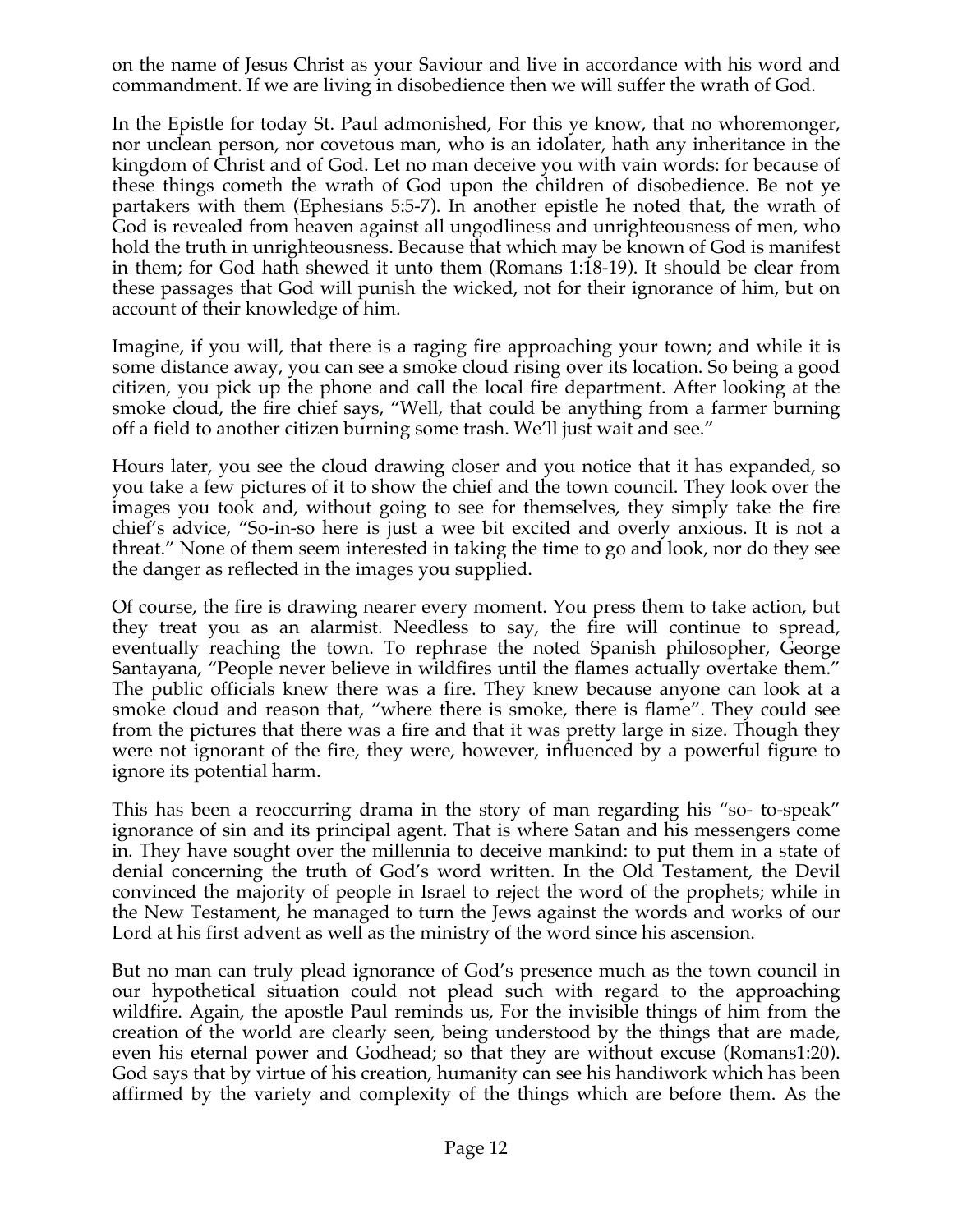noted British scientist, Lord Kelvin, once opined, "Mathematics and dynamics fail us when we contemplate the earth, fitted for life but lifeless, and try to imagine the commencement of life upon it. This certainly did not take place by any action of chemistry, or electricity, or crystalline grouping of molecules under the influence of force, or by any possible kind of fortuitous concourse of atoms. We must pause, face to face with the mystery and miracle of creation of living creatures."

And yet, in the face of all that God has done in nature, the unregenerate block such from their thoughts, and why? Sir Arthur Keith explained: "Evolution is unproved and unprovable. We believe it because the only alternative is special creation which is unthinkable." And Julian Huxley once said: "I suppose the reason we leaped at The Origin of Species was because the idea of God interfered with our sexual mores." Notice the key words in each quotation regarding rejection of godly understanding that it was, "unthinkable," and that it, "interfered."

Every sinner would rather not think about the existence of God especially when he or she is living in disobedience to his expressed word and commandment. Does the adulterer contemplate God's wrath while in the act of adultery? Does the murderer remember the commandment of God, Thou shalt do no murder? Does the burglar, the robber, the thief as well as the greedy in the politics, gaming, and business dwell on, Thou shalt not steal? But to a person, they know that what they are doing is wrong.

It never ceases to amaze me the lengths to which the unregenerate will go to in their denial of the one true and living God. They will embrace every false notion of God, and bow before every image or idol that comes along. And on account of such behavior God will darken their hearts (Romans 1:21-23). Satan desires worship from mankind. Over the ages, he has sought to redirect to himself all the worship and glory which mankind was supposed to render to the Godhead. St. Luke's gospel account of the temptation of our Lord in the wilderness records Satan's testimony: All this power [speaking of the kingdoms of the world] will I give thee, and the glory of them: for that is delivered unto me; and to whomsoever I will I give it. If thou therefore, wilt worship me, all shall be thine (4:6). St. Paul also confirms the same when identified the forces behind idolatry: What say I then? that the idol is any thing, or that which is offered in sacrifice to idols is any thing? But I say, that the things which the Gentiles sacrifice, they sacrifice to devils, and not to God... (I Corinthians 10:19, 20a). The First and Second Commandments of the Law state, I am the LORD thy God... Thou shalt have no other gods before me. Thou shalt not make unto thee any graven image... Thou shalt not bow down thyself to them, nor serve them... (Exodus 20:2-6).

And humanity's situation has not changed from the time of the apostles. Mass man, or the bulk of unregenerate humanity, worships all sorts of things. You name it, and it can become an idol given a certain mindset on the part of the worshipper. But when human beings fall into idolatry, God takes away his hand and the evil one comes to infuse his wicked nature into those who have fallen under his spell. And wickedness knows no limits. God has long ago established boundaries regarding the relations between men and women (see portions of Leviticus 18-21). So, when men and women choose to act in ways that are beyond God's laws for life— whoremongering, inordinate desires of the flesh, idolatry, etc.— they are, in essence, replacing the will of God with their own, and in so doing they will suffer God's wrath. They cannot set aside their sins or cleanse themselves through self-deification, that is, to assume that they have the power to create their own rules for life that are bidding upon the Universe, even the very words of God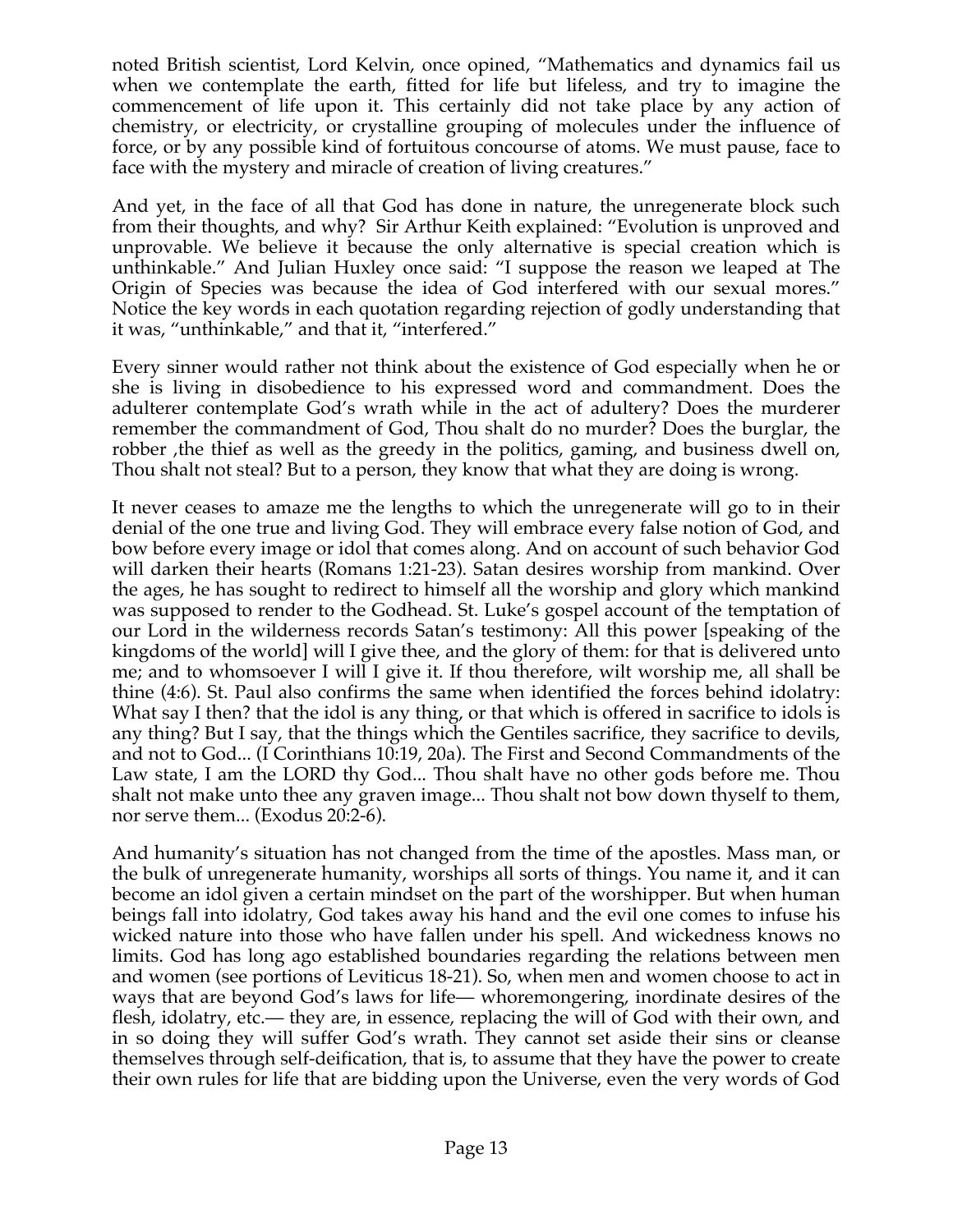himself. They willfully have forgotten that only through a heart-felt confession to God in the name of our Lord Jesus Christ can their sins be forgiven and forever removed.

It is vitally important that Christ's ministers teach the whole counsel of God to their congregations, as the apostle Paul proclaimed, For I am not ashamed of the gospel of Christ: for it is the power of God unto salvation to every one that believeth: to the Jew first, and also to the Greek. For therein is the righteousness of God revealed from faith to faith: as it is written, The just shall live by faith (Romans 1:16-17). Unfortunately, a growing number of preachers will not mention the judgmental aspects of God's word for fear of scaring off their church members. In that cause, they are content to preach the false gospel of "feel- goodism". This message appeals to the unregenerate who salve their souls with its appearance of Christ-likeness, all the while living in disobedience to the expressed will of God. They have been so deceived by the evil one, and so hardened against God's word written that they will stop their ears concerning his warnings regarding their particular lifestyle choices. Just as the town council from our hypothetical did not want to face the fact that there was a wildfire approaching; likewise, those who are so fondly attached to their sins do not want to hear about that fiery eternity which awaits them if they do not repent and turn unto to Christ.

I ask you to recall that moment when you came to Christ. You came to see your old life as God saw it: filthy, rotten, and depraved. You had to admit that each of you were slaves to the evil one. You had to face the fact that you were dead to God. But when you came to know Jesus Christ as your Saviour, everything changed. You were transformed. You were made whole in the eyes of God. You were born again of the Holy Ghost. You became citizens of God's coming kingdom and your names were inscribed in his Book of Life (Revelation 21:27). St. Paul tells us as much in his first epistle to the Corinthian church: Know ye not that the unrighteous shall not inherit the kingdom of God? Be not deceived: neither fornicators, nor idolaters, nor adulterers, nor effeminate, nor abusers of themselves with mankind, nor thieves, nor covetous, nor drunkards, nor revilers, nor extortioners, shall inherit the kingdom of God. And such were some of you: but ye are washed, but ye are sanctified, but ye are justified in the name of the Lord Jesus, and by the Spirit of our God (6:9-11). And in his epistle to the Romans we are comforted with the following, There is therefore now no condemnation to them which are in Christ Jesus, who walk not after the flesh, but after the Spirit (8:1).

We Christians have been called to proclaim the "good news" of Jesus Christ to those who are as yet in their sins and trespasses, that they might come out from among the wicked and be made clean by the blood of Christ. We also have been called to remind those of our fellowship that a new life in Christ excludes a continued participation in wickedness. God has called us to make a new beginning— a fresh start— so if we have been born again, we will abstain from all appearances of evil (I Thessalonians 5:22). Only then can we avoid the wrath which is to come: that all-consuming fire of our righteous and holy God.

If you have not already done so, I appeal to you to ask our gracious God to forgive you of any unconfessed sins. Daily confession and prayer ought to be part of all your life, not just on Sundays or on Wednesday evenings. God is with you always and everywhere so include time for him in your day. Thanksgiving and lifting up the name of our Saviour, Jesus Christ, is always good. And remember to, as the old hymn goes, "Count your blessings, name them one by one. Count your many blessing see what God has done" because we have truly received a gift of inestimable value in Christ Jesus our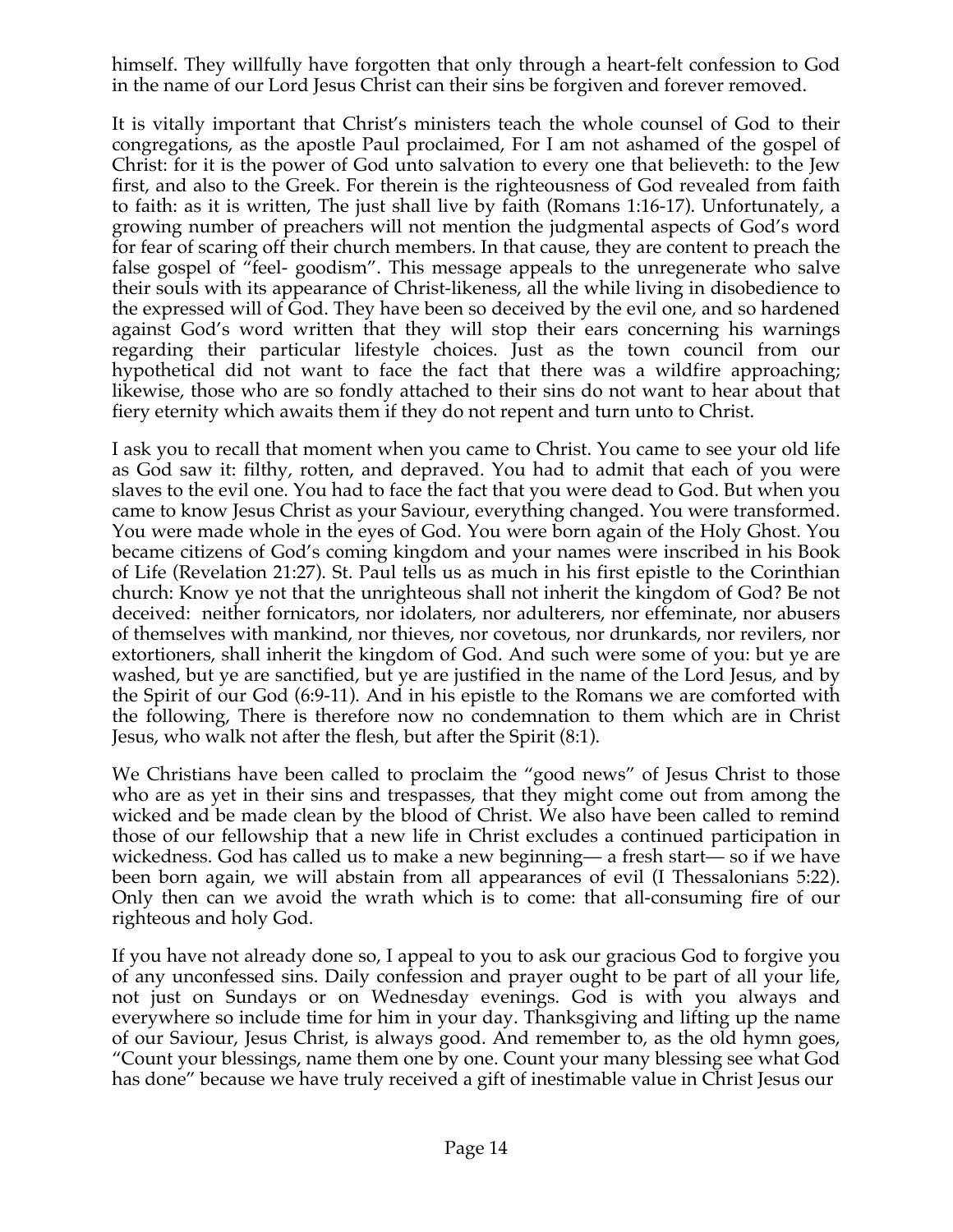Saviour and it will protect us from the wrath to come.

Let us pray,

**ATHER**, we thank you for your free grace; and so comfort and fill us with the Holy **FATHER**, we thank you for your free grace; and so comfort and fill us with the Holy Ghost, that we might daily communicate the good news of salvation to others, that they too might also escape thy wrath to come; and this we beg in the name of our Lord and Saviour Jesus Christ. *Amen.*

Have a blessed week, Bryan+

# *New Nametags*

We had no new nametags today.

# *After Church Hospitality*

Sadly, no after church snacks. The same story every week, is it not? The fact is that we are supposed to be on a low carb diet and there really aren't any low carb snacks that appeal to us. So, with no fatted dog nut in sight, we were out of luck! Please someone, between now and next Sunday invent some no-carb dog nuts.

After church goodies providers as currently signed up:

| <b>Date</b>   | <b>Name</b>                                          |
|---------------|------------------------------------------------------|
| 10 March 2013 | <b>Opportunity Available - Fourth Sunday in Lent</b> |
| 17 March 2013 | <b>Opportunity Available - Fifth Sunday in Lent</b>  |
| 24 March 2013 | <b>Opportunity Available - Palm Sunday</b>           |
| 31 March 2013 | <b>Opportunity Available - Easter Sunday</b>         |

*People in our Prayers* - http://faithfulcenturionprayerteam.blogspot.com/

# **Why? Prayer is an extremely important activity.**

It is not that God knows not our needs, for He surely does. Yet, Jesus commanded us to ask God for those same needs. In addition to the obvious of asking God for help, offering thanksgiving and the like, prayer helps us focus our thoughts on how we might do God's work.

The Prayer Team of the Church of the Faithful Centurion was established to help our members and fellow Christians pray for those in need and to give thanks as well for the blessings we have been granted.

# **Who can be on the list? Do I have to be a member of the Church of the Faithful Centurion to be prayed for?**

No! The only qualification to be on the list is that you want our prayer team to pray for you. We are Christians and are happy to pray for you, no matter who you are. If you want help from God, you are our kind of people.

# **What is the commitment from the prayer team?**

Each member of the team will pray for the desired outcome at last once per day.

# **How do I get myself or someone else on the prayer list?**

You can email one of the prayer team leaders: Jack - jack@faithfulcenturion.org or Dru dru@ faithfulcenturion.org, or call the church office at (619) 659-3608 or fill out a prayer card at church.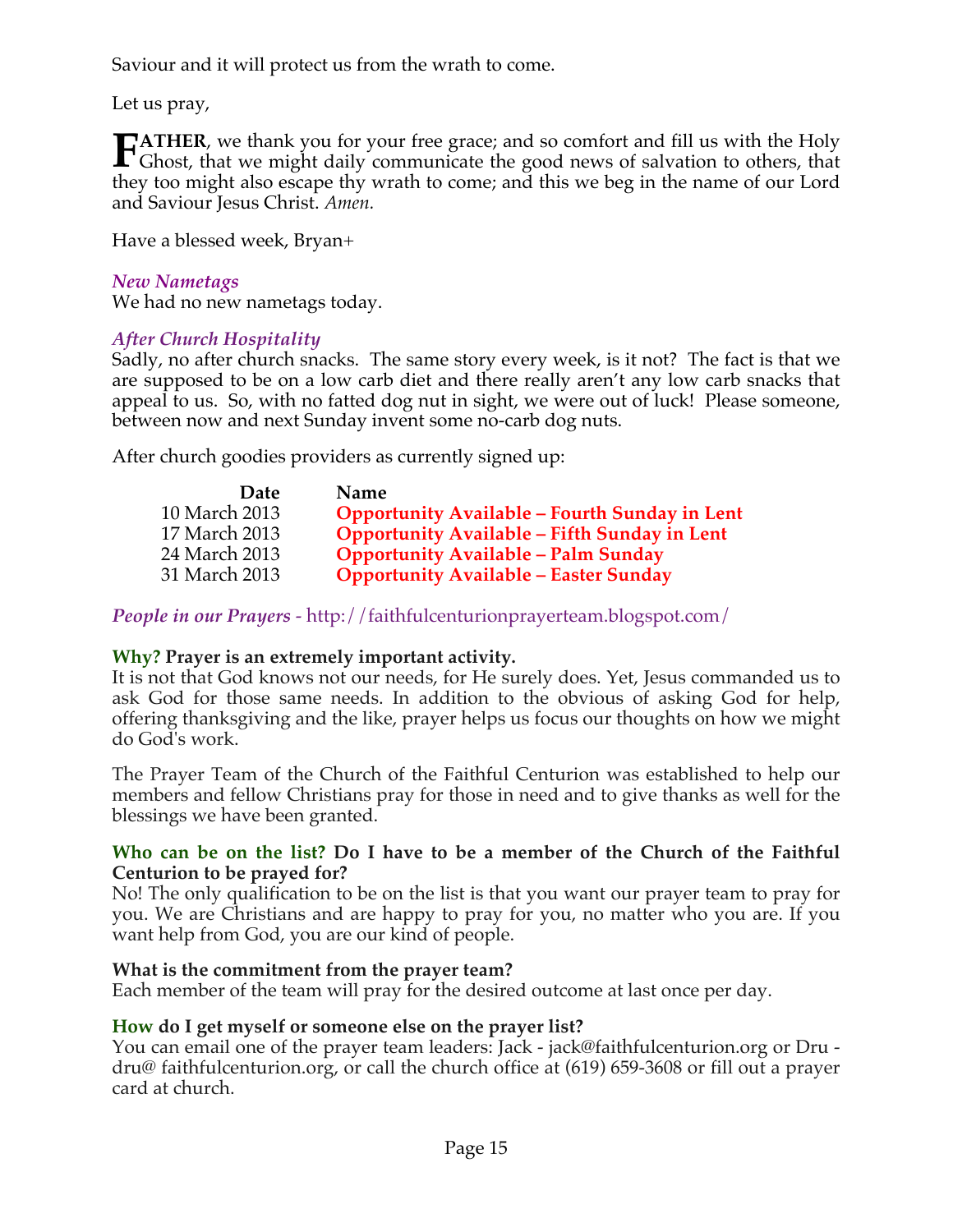#### **What should I ask for?**

Depends on what you want. Some people merely want God to be asked to heal their ills and be mentioned by their first name, others want a specific outcome and / or have more of their personal information known to the team. Ask for what you want. It is your desire and need for prayer the team is attempting to meet. For typical examples, see the list below.

#### **Updating the Team**

If you are on our prayer list, or if you have submitted a person that you have asked us to pray for, please update one of the team members or Hap in person, by telephone or email. It helps to be able to pray specifically for these individuals including their specific needs; plus if they get better, it is nice to give thanks!

Please note that on the yellow (maybe green or orange if you get an old one) cards at church, you can ask that those to be prayed for have their names disseminated to the prayer team. Those names will be said in church and appear here. Or, you can ask that their names and purpose be kept confidential, then only Hap will know to pray for them.

#### *Prayer List Notice – If you have someone on the prayer list and their needs have changed, please let us know. We'd like to update our prayers to reflect the need and most important to give thanks!*

#### *Travel*

*Maffucci Family* is traveling to family that are having problems. Pray for their safe trip and resolution of the problems.

#### **Loss of Home**

*Sarah* who lost her home and all the contents when her house caught fire and burned to the ground near the end of January 2013. Her beloved dog was taken in the fire. Please pray for Sarah as she has many decisions at this time and help her to know Jesus will be with her to help to make the "crooked road straight."

#### *Move*

- *Ryan Hopkins* has moved to Dillsburg, Pennsylvania, to study Dressage Riding through June 2013. Please pray for God's guidance in his life as he works and studies. Help him to see where God would like him to go from here and how he should get there.
- *The Thomas Family* is on a short tour assignment in Guam through August 2013. Please pray for the assignment to continue to go well for Kurt and for Mary and the kids to make new friends. In particular pray that Kristyna and Mitchell will develop good friends and schoolmates there so as to further their development as both Christians and citizens. Things seem to be going well where the sun rises on the United States, so keep praying! Give thanks and ask for continued good developments.

#### *Anniversary*

Dru and Hap Arnold celebrated their 26<sup>h</sup> anniversary 21 February 2013. It should be noted while Hap had more than enough notice, first Ground Hog Day and Dru's birthday (see below) on 2 February 2013, Valentine's Day 14 February 2013, and P&I Renewal Day on 20 February 2013, and numerous comments by him in the interim about the upcoming event, he still did not remember in the morning until prompted. For some reason, it is always the male who is responsible for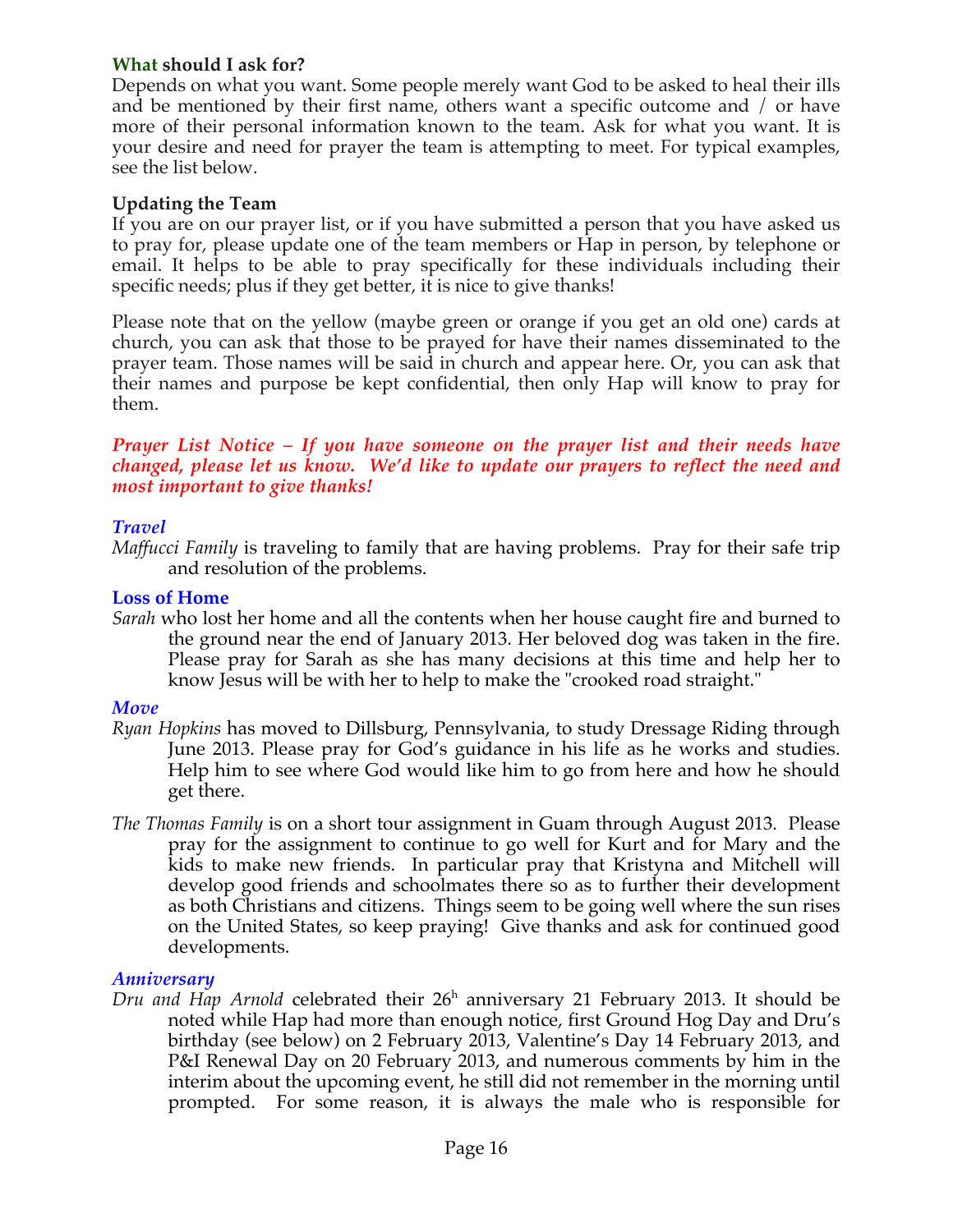remembering.

# *Birthday*

*Dru Arnold* celebrated her 58<sup>th</sup> birthday 2 February 2013. It should be noted while it was a pleasant day, when she went outside first thing in the morning, she did not see her shadow; thus there will not be six more weeks of winter.

# *Departed*

- *H. Eugene Risch*, of Clarkdale, Arizona, passed away recently, we were notified of his departure on 7 February 2013. A minister with the Anglican Episcopal Church, he had waged an ongoing battle with life-threatening illness over a period of, yet he never has allowed the pain and suffering to stop him from continually serving the Lord. He used the experience of his suffering to magnify the glory of God to all who would hear. He was a man gifted with a rare and extensive knowledge and love of Holy Scripture. His wife, who remains behind, is a lovely lady worthy of the title. Please join us in commending his soul to our Lord and praying for comfort and succor of his loved ones, in particular his dear wife.
- *Richard Campbell* passed away early the morning of 5 February 2013, after a heart attack and relatively brief illness. The last of his generation, he leaves an awesome legacy of good. Please give thanks for Richard's time here on earth and pray for comfort and strength for those he leaves behind.
- *Ed Rasimus* made his last takeoff at 1045L 30 January 2013, after a really tough fight with cancer. Ed, who everyone called Raz, was a retired Air Force major and flew over 250 combat missions into North Vietnam in both the F-105 and F-4. More than that, Raz was a true patriot and gentleman. He will be missed by all who knew him. Please give thanks for his sacrifices on behalf of our country and pray for comfort for his family who remain behind, in particular his wife Carol.

# *Nearing the end of their time here on earth*

- *Julia* has cancer, which has spread through her body, further treatment seems impossible. She is preparing to go home to be with her family who have gone before her. Pray for her faith to build and the transition to be good. Pray also for those she leaves behind.
- *Polly* is in hospice care with dementia and spinal stenosis. Please pray for her as she prepares to go home to be with her family who have gone before her. Pray for the faith of her family to build and the transition to be good.

# *Homebound or Infirm*

- *Lou* has aspiration pneumonia. Please pray for the infection to be knocked down and for her continued recovery.
- *Frank* has been coping with various ailments from older age. He is in his 90s and it has been a difficult year. Pray he will find comfort in God, that those who provide care to him will pay attention to him, do their best and give him the love we all desire. Pray that the coming year will provide relief to him.
- *Norma, Sara's mother* is in a state of deteriorating health, both physically and mentally, with both onset dementia and Alzheimer's. She is slowly drifting away, though she still recognizes Sara and prayer gives her a sense of peace. Please pray for both Sara and her mother to put their cares and worries on God's shoulders so they can deal with the many problems involved.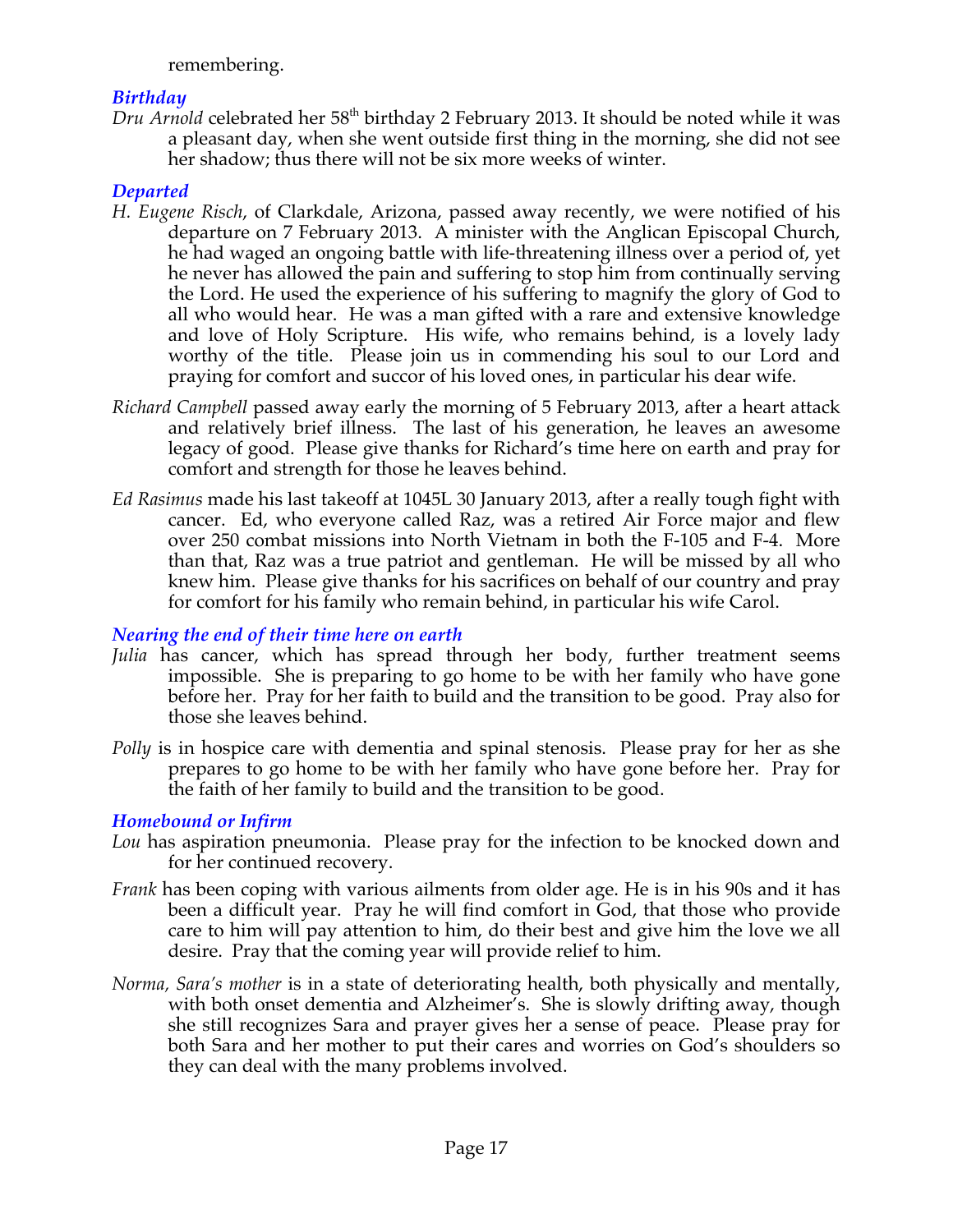# *In need of a miracle or understanding of God's Plan*

- *Becky* has fourth stage metastasized lung cancer and is not doing well with chemotherapy treatments. Please pray for Becky and her husband as they are together during this difficult time in their lives.
- *Larry Howes* suffered a fairly severe stroke. 4 December 2012, doctors replaced a valve in a shunt that had been put in about two weeks ago, and Larry responded very well. He was able to go home. He is now back in Mass General hospital. Please pray for the medical team treating him to pay attention and do their very best; pray also for confidence in our Lord for Larry and his family. Larry needs a miracle, pray for one. Please.
- *Colleen* has been battling pancreatic cancer over the last year and it has now spread to one of her lungs. Please keep her and her family in your prayers.
- *Christine* has cancer of the colon, which spread to her liver; she is receiving chemotherapy and is having difficulty eating. Please pray for the medical team treating her to pay attention and do their very best; pray also for confidence in our Lord for Christine and her family.
- *Todd* and *Kenny* have both been fighting osteocarcinoma for over five years and have been told their time here on earth is nearing its end, absent a miracle from God. Both are ready to go home and leave the pain, but would like to stay. Please pray for them and their families.
- *Colonel Bud Day's* cancer has returned. The outlook is not favorable. Bud has been an inspiration to all of us for years, this changes nothing. He is well at peace with our Lord and we all hope he stays with us for a while longer.

#### *Treatment*

*Brian* has had lung problems for a while. Recent tests found small cell cancer in the upper lung and bronchial area. It appears not to have spread. Brian began radiation and chemotherapy on 26 December 2012; he made it thorough radiation, albeit with some swallowing problems. There is more chemotherapy ahead. Please pray that he will gain strength to allow treatment to continue and that he will tolerate the treatment. Please give thanks for the cancerous area shrinking and pray it will continue to dissipate. His breathing seems better, please join him in giving thanks for that and pray for no more breathing problems. Please pray for peace of mind and trust in God for Brian and his fiancé Mel, so he can rest and gain strength; pray for the medical team treating him that they pay close attention and do their very best; pray also that he can quit smoking.

#### *Surgery*

- *Jeff* will be having surgery on Monday 4 March 2013, at Vanderbilt Medical Center to remove his esophagus as the doctors feel this is the only remedy for precancerous and cancerous cells in his esophagus and stomach. Please pray for him to rest well before the surgery, for the surgical team to pay attention and do their best and for a good result. Pray for Jeff and his family to keep their faith in God and let him carry their worries.
- *Monica* is having a cataract removed. Pray she will put her trust in God and remain calm throughout this procedure.

*Rick* is recovering from hip replacement surgery in the middle of February 2013.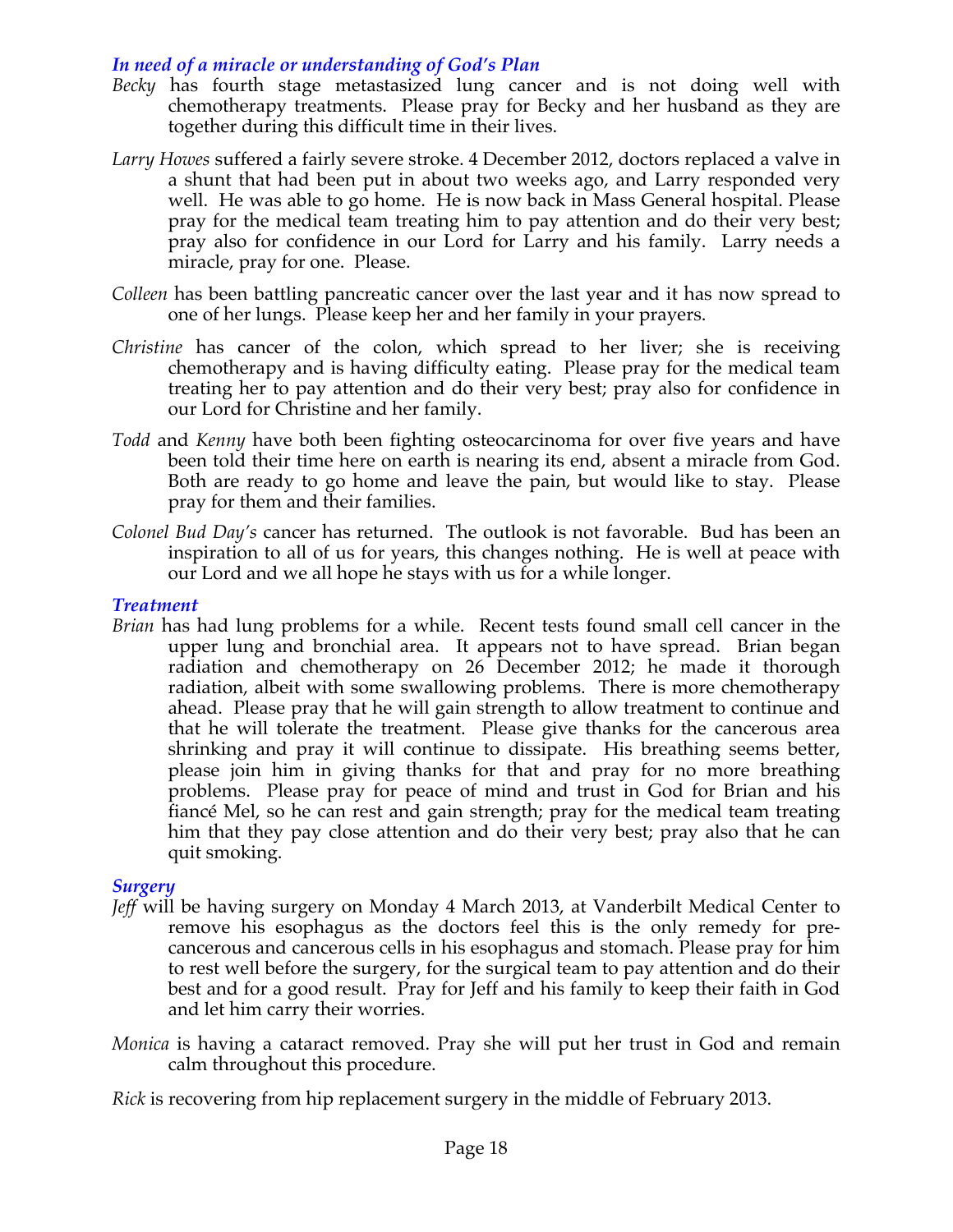#### *Thanksgiving and Continued Healing*

- *Buzz Baron* had C5-6 surgery the morning of 3 March 2013, which went well. Please give thanks for the surgical team paying attention and doing their best and for a good result; pray also for a full and rapid recovery.
- *Karen* had surgery the afternoon of 1 March 2013 to remove a spot on her lung; the surgery went well and the spot was benign. Please give thanks for the great result. Pray also for continued trust in God and peace of mind for Karen, as well as a rapid recovery.
- *Dick*'s left arm was amputated after treating for Merkel Cell carcinoma over a year. He is now believed to be cancer free and is waiting to be fitted with an artificial arm. Please join Dick and his family in giving thanks to Our Lord Jesus Christ for his recovery as well as for their trust in God.
- *Sasha* a young lady with a husband and two children had diagnosed with Stage 4 breast cancer whose cells were thought to have spread to her spine. After radiation and chemotherapy, which is continuing through the end of January 2013, she is regaining her stamina and does not have any detectable cancer activity. The tumors in her skin are gone and the large tumors in her breasts are gone. She and her family ask that you give thanks to our Father in heaven. She also gives thanks to all who have prayed for her.
- *Traci* had surgery colon cancer on 27 December 2012. The surgery went very well and she appears to be cancer free. But, she had a pulmonary embolism and another clot in the artery to the spleen which will keep her in the hospital for at least several days. Traci is beginning to be weary of her medical situation. Please pray that she will not become despondent. Pray that she will open her heart to God's Grace that He might enter in to her heart and strengthen her.
- *Bob Smouse* had shoulder surgery on 28 November 2012. He would appreciate your thanksgiving prayers. While the surgery apparently went well, he is still in pain and would also appreciate prayers for continued healing and the pain to subside. He promises to work very hard on recovery therapy.
- *Tore*, of Oslo, Norway recently had a kidney transplant. Unfortunately his body rejected the kidney, infection had set in. Without God's healing touch he would soon die. According to his wife Inga, shortly after the prayer request, he began a prompt recovery and is now home. Tore and Inga give thanks for God's Grace and your prayer.
- *Carol Stone*, the sweet wife of Mike Stone, seems to have recovered far better than expected from a severe brain bleed. She thinks she can walk, etc., even though she cannot. She has improved and is nearly able to stand up by herself; this makes it almost certain that she will have another fall. Presently she can stand and walk a little with a great deal of assistance. Hopefully this means she will ultimately be able to walk, at least with the aid of a walker or cane. What's holding her back at the moment is her cognitive deficits and they are trying to find a place to get her more therapy

Please pray for peace of mind and trust in God for Mike, guidance for the medical team treating Carol and strength for Carol as well as faith and trust. No one can ever understand the why of these things here on earth. Sara who passed this request on asks that you pray in both faith and hope.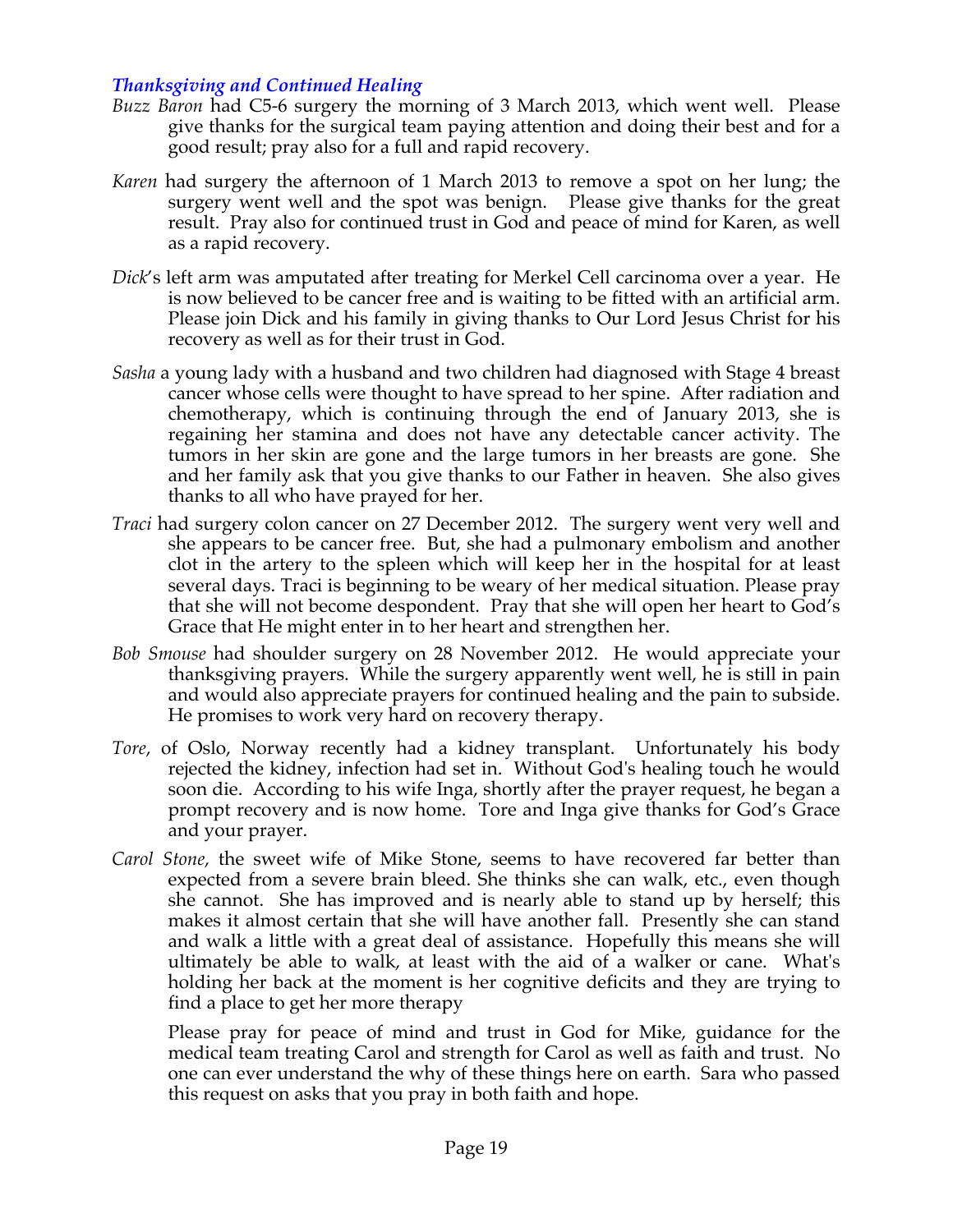*Muriel Pappin* broke her hip in a fall and had surgery on 21 November 2012. Muriel was home, but has had complications and went back in the hospital. She is now back home. Please give thanks for her return home and pray for her continued recovery.

## *Healing*

- *David* had a heart attack mid February 2013, during which his heart stopped for about 60 seconds. After several days in the hospital and a stent, he is now home. Please give thanks for his survival and pray for his complete recovery. Please pray also that he and his family might put their worries on our Lord's back so he can work hard towards recovery.
- *Nora* had a stroke mid February 2013. Please pray for guidance for the medical team treating her and for strength and trust for Nora. Please pray also that she and her family might put their worries on our Lord's back so she can work hard towards recovery.
- *Linda* has been hospitalized for several days with a gastrointestinal problem. Please pray for guidance for the medical team treating her and for strength and trust for Linda.
- *James* had surgery the afternoon of 10 February 2012, to remove two small, but cancerous tumors, from his intestines. On 14 January 2013, James was found to have bladder cancer. On 28 January 2013, he underwent surgery. The doctor felt she got all of the tumor. They still are waiting on the results of the tissue samples she removed. The result of the report will decide the treatment options. Please pray that the cancer was confined to the tumor alone and that it has not invaded the bladder walls. James is a minister with the AOC in Savannah, Georgia. He made it through the first hurdle, he and his family ask your prayers for this second trial. Please pray for the medical team treating him to do their very best and pay attention, pray for the treatment to go well and result in remission. Pray that James and his family will be able to put their cares and worries on God's shoulders during this trying time.
- *Richard* an elderly gentleman has severe pneumonia. Please pray for the medical team treating him to do their very best and pay attention, pray for the treatment to go well and result in recovery.
- *Dester* is suffering from unknown skin and diseases. Please guide the medical team treating him to find out what the problem is and cure it. Pray also for Dester to trust in the Lord.
- *Lee* has Arterial Fibrillation; the medical people are not sure how to help her. Please pray for guidance for the team treating her and for Lee and her family to make the right decisions regarding treatment..
- *Nell* recently adopted two children and has just been diagnosed with multiple myeloma.
- *Sarah* is recovering from a stroke, but fell and broke bones. Please pray for her peace of mind and rapid and full recovery. Pray for trust in God for her and her family.
- *Inez'* blood pressure is back down, but she needs surgery for a torn leg muscle. Please pray for guidance for the medical people treating her, as well as peace of mind and trust in God for her and her family.

*Kathleen* has spent the last two weeks in the hospital. She has been diagnosed with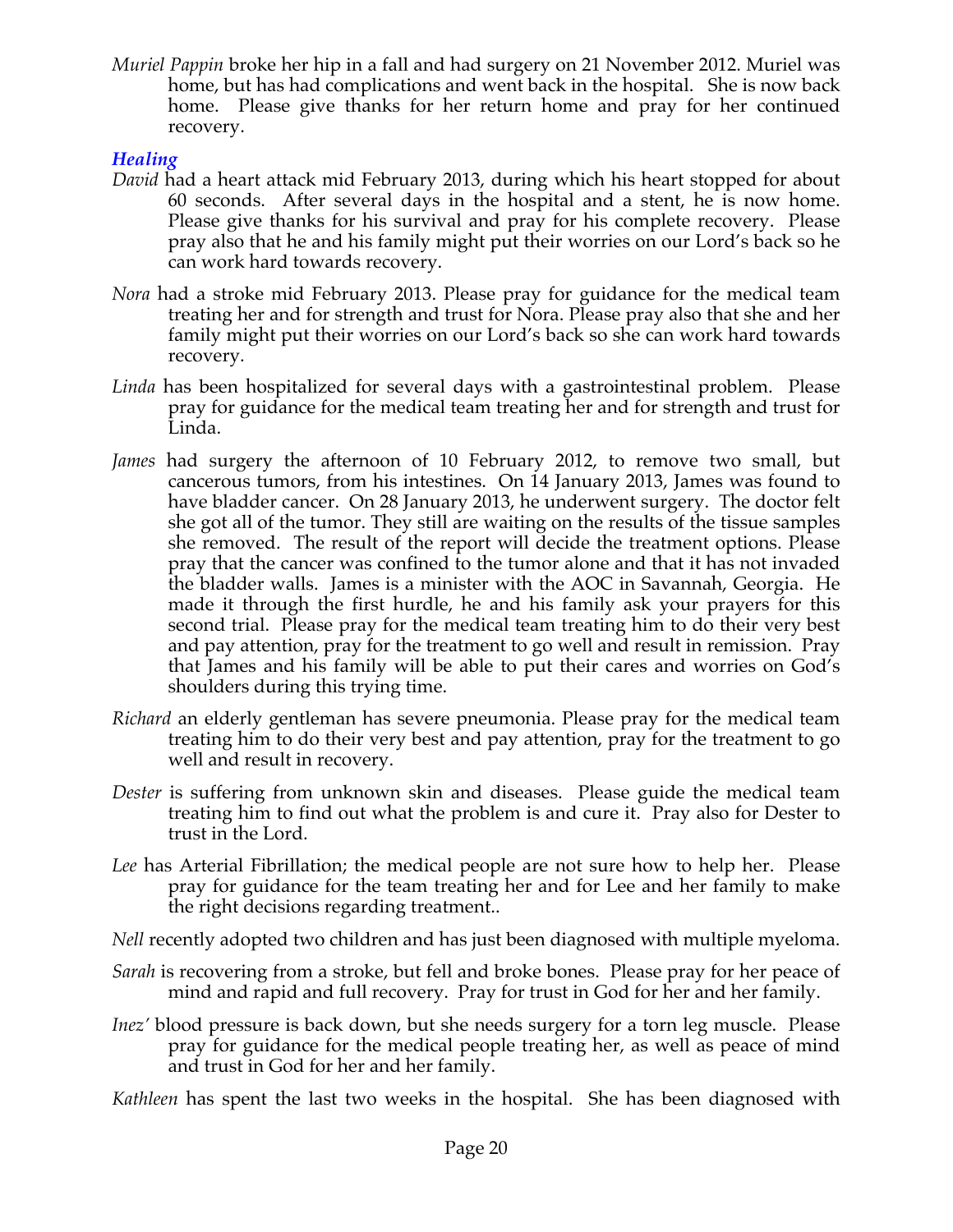colitis, shingles and possibly colon cancer. Pray she will be comfortable and begin to heal.

*Rachel* has Mitochondrial Myopathy. This is a hereditary disease of the muscles and they do not have a cure for it. Part of her pain is her family does not believe she is indeed ill, as she appears to be just fine. Please pray her family will learn the truth and be supportive of her; pray also the medical people treating her will find the right measures to minimize the disease. Most particularly pray for Rachel's trust in God.

*Donald* went into ICU the night of 22 December 2012, for unknown reasons.

- *Mrs. Tucker* has had recent surgery as a result of bleeding on the brain. Please pray for trust in God and a full and rapid recovery.
- *Jesse* a 27 year old man from Nebraska has had emergency brain surgery for bleeding in the brain. Please pray for trust in God and a full and rapid recovery.
- *Zoie* a little 10 year old girl is having problems with one of her kidneys. Please pray that she will be comfortable soon.
- *Nicolas* is in the hospital with serious symptoms of a heart disorder. Please pray for peace of mind for him and guidance for the medical team looking for the cause and cure.
- *Mrs. Baek* an elderly women fell and injured her spine. Doctors cannot repair the spinal injury due to her age. She fell again the morning of 12 December 2012, breaking her collar bone which is also untreatable. Mrs. Baek is in severe pain and will appreciate your prayers.
- *Gil Garcia* is hospitalized with a slow healing skin injury at the Long Beach Veteran's Spinal Cord Injury Center. Please give thanks for Gil's incredible attitude, as well that of his wife Mary and their family. Pray for the rapid healing of the skin injury so Gil can go home soon.
- *Juanita* is a young girl who was in a coma because of a blood disease. She has not come out and is gaining strength. They are awaiting results from blood samples. Her family thanks you for your prayers and asks that you continue.
- *Barbara* had a accident while cooking and the pressure cooker blew up in her face, causing second and third degree burns over her face and upper body. Because of this she has incurred kidney problems and may need a transplant.
- *George* had foot surgery. Please give thanks for the surgery and pray for a full and rapid recovery.
- *Nellie* is in the emergency room of a hospital in a great deal of pain. Please pray for peace of mind for her and guidance for the medical team looking for the cause and cure.
- *Lauralee Meade* underwent a lumpectomy on Friday after Thanksgiving. A further anomaly has been discovered and she had additional preventative radiation treatment. Please pray for a complete remission of the cancer. Pray also Lauralee will maintain her great attitude and trust in God.
- *Kevin Gerhart* discovered cancer on his neck. He underwent radiation and chemotherapy. Please pray for the medical team treating Kevin that they might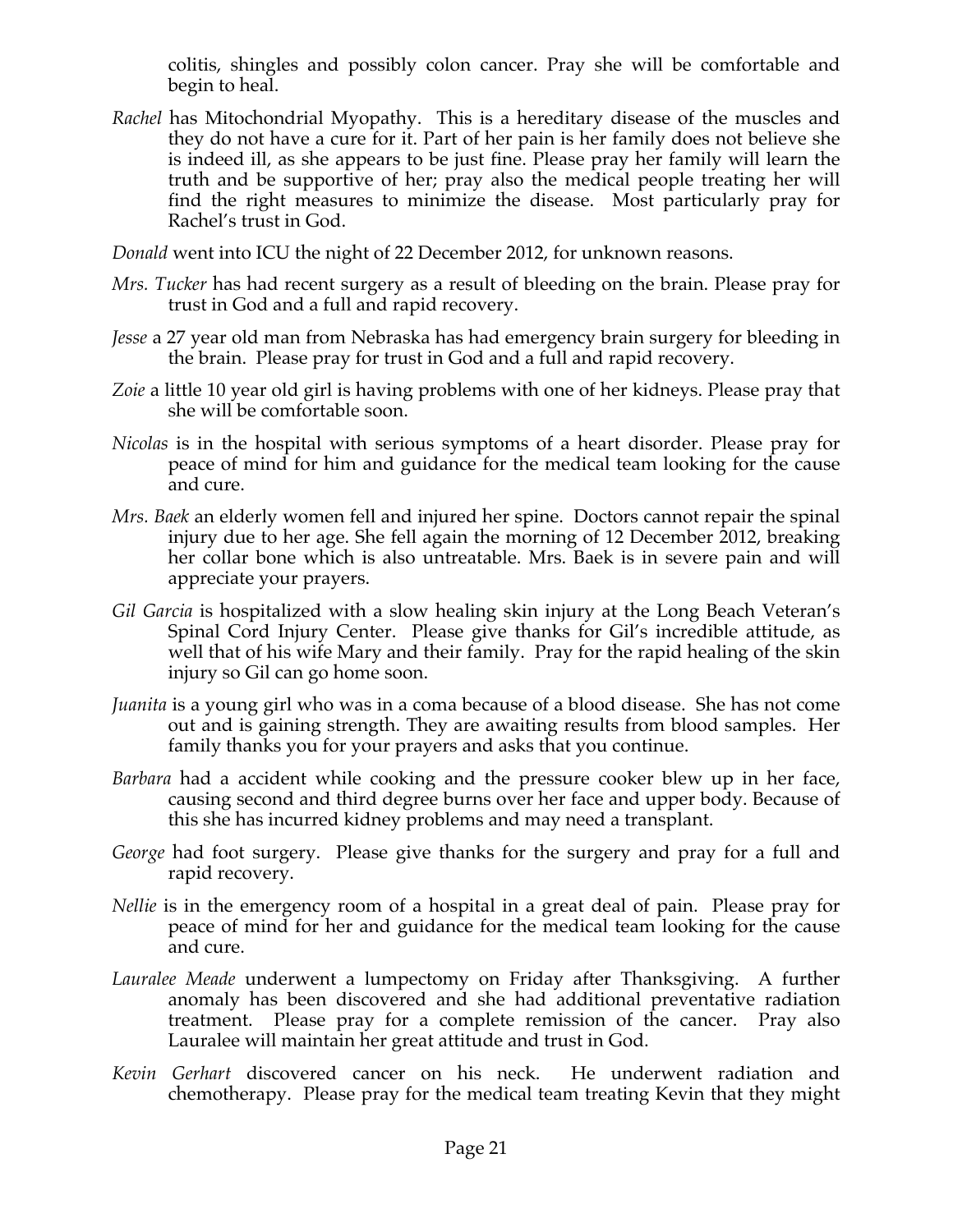pay attention, do their very best and find the source; that the treatment might be successful and he might live a long and healthy life to His honor and glory. Pray also for trust in God and peace of mind for Kevin, his wife and family.

- *Bill, Sara's husband,* had a third abdominal surgery on 22 November 2011, to remove a tumor. Bill is doing better keeping the doctor's instructions, for which we are all grateful, including taking chemotherapy once a day for two more years. He has radically decreased the consumption of alcohol and eating at least mostly properly. Please pray for help for him to continue do all this. Please pray also that Bill might turn his heart outward to help those around him, as well as live a long and healthy life to the honor and glory of God. Pray also for peace of mind for Bill and his wife Sara.
- *Kay Denton* (Mrs. Kay) hip has deteriorated to the point walking is a slow and painful process, but she manages. Please pray for continued peace of mind for Mrs. Kay and her family. Give thanks for her trust in the Lord and her positive attitude.
- *Steve Sundberg* had a heart attack after Easter 2011. After some time, the medical team treating him decided he was not a candidate for stents and a five-way heart bypass was performed the week of 6 June 2011. Please pray for his complete recovery and for his three children and family who are very worried about him, pray also for his trust in our Lord and for both him and his family to let God carry their worries while he recovers.
- *Matt Alcantara*, age 15, has Osteosarcoma (bone cancer), a very rare and often lethal form of cancer with limited treatment options. This is a disease that is about 90 percent fatal in a couple of years. He has no hip joint on one side, but he walks and swims! Courage? Guts? You bet! Matt and his mom just came back from Houston at the Cancer Center for what was hoped to be a routine every four month bone scan. The scans were done on schedule, but a couple of new spots showed up. After Matt's San Diego doctors conferred with the Houston doctors to figure out what these spots mean, it turned out they are new and old injuries with no bad meaning. In effect they are CLEAN SCANs. Matt and his family ask you to give thanks for the super results. Please also give thanks for the great faith of Matt and his entire family. Their faith and trust is a wonderful example for each and every one of us. But, now is not the time to stop praying. Actually, it never is the time to stop praying!
- *Judith Clingwall*, is afflicted with Multiple Sclerosis (MS). She is currently in Laurel Place, an extended care facility in Surrey, British Columbia. Judith's condition has worsened recently. She is no longer able to stand, in fact she has a lot of trouble sitting upright. Judith is depressed and wants to go home to watch her birds, which given everything seems unlikely at present. Please pray for her to take an active part in her own life, for her strength, peace of mind, trust in God and remission of the disease so she might return home to her family. Pray also for strength for her husband Martin as he deals with all the problems and stress of Judith's situation.
- *Becky Madden* is paralyzed from the neck down as the result of a tragic shooting accident. Her husband is doing his best to take care of her; it is hard and he is learning the best he can. Please pray for further recovery for Becky, as well as strength and guidance for her husband.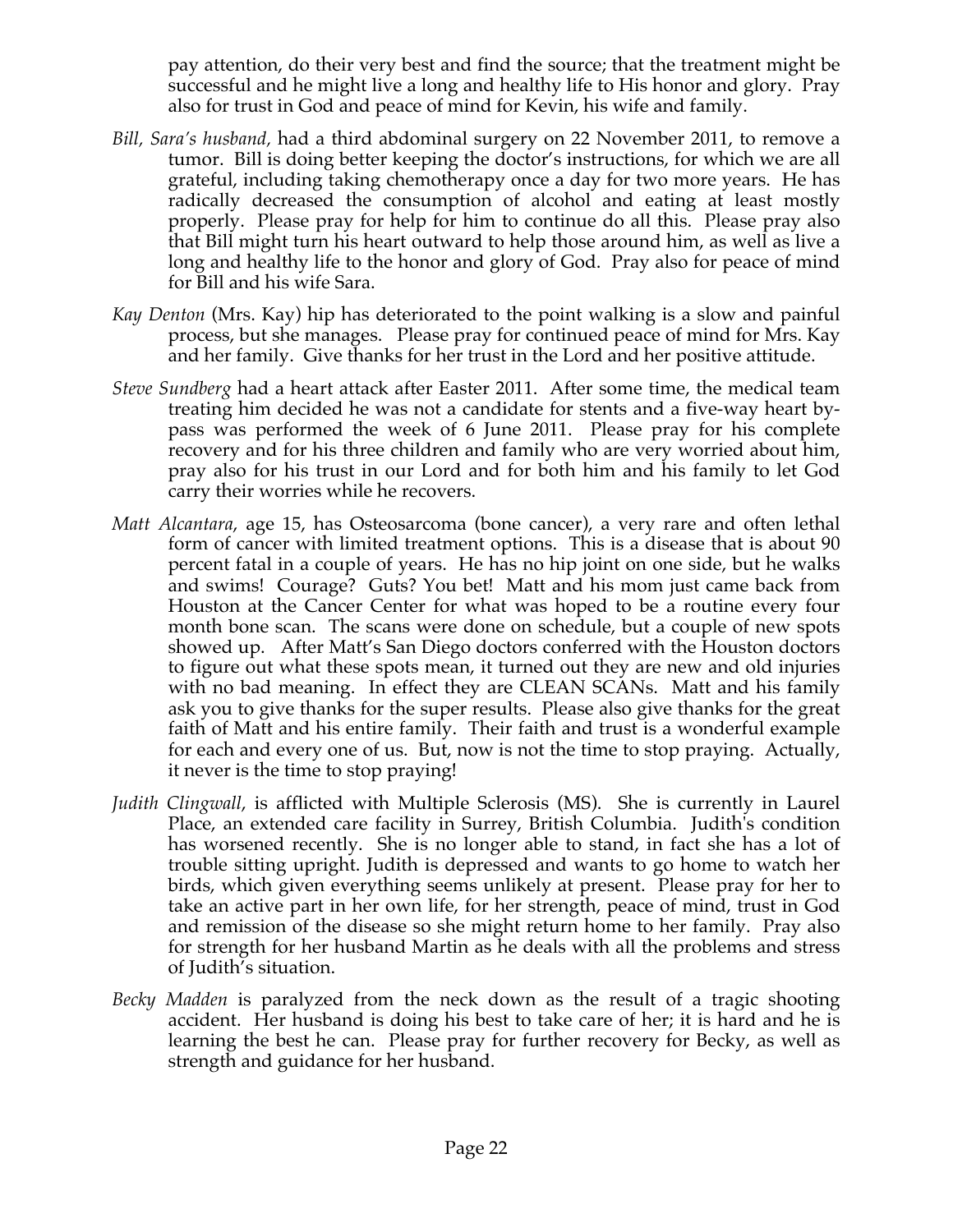- *Vince (age 15),* reoccurrence of Osteosarcoma, recent testing found a nickel sized tumor in his lungs. The doctors are consulting with a specialist in Houston. Please pray for guidance for the medical team and for peace of mind for Vince and his family.
- *Obra Gray* continues to take day by day. Please continue to keep Obra in your prayers, and give him the strength of knowing the Lord is with him and will never forsake him. Obra needs security of what lies ahead of him, and only the Lord can grant the solace to answer his prayer.

#### *Business*

*Mark's* business is in difficulty. He works in a shrinking field, of which he is one of the country's true masters, but there is little work available. He asks that you pray that he can find a way to survive in his industry, which he loves and needs his talents. Pray he can find new sources of business and new ways of doing things, perhaps someone to partner with to better use his talents. Pray also for those who work for and with him that they might do their best to help.

#### *Employment*

- Lori is considering a potential change in her employment. Please pray for God's guidance in considering all aspect of her potential work.
- *Rodriguez Family* are looking for work. It seems many obstacles have been put in their way of finding employment. Please pray they will find employment with a firm that will be able to use their considerable skill and hard work to benefit both the firm and the family.
- *Sarah* is concerned about the future with her company. She would appreciate prayers for her continued employment and that her firm might find more and better ways to use her considerable skills.

# *Financial Guidance and Healing*

*David and Lorna* are having financial problems. They are trying to find a smaller home which may be more affordable. *Lorna* has had an ongoing battle with brain cancer, her trips back and forth to the hospital have drained their finances to the point they sometimes struggle to have enough food in the house. Pleaser pray for Lorna's healing and guidance on how they might handle the financial difficulties in which they have found themselves.

#### *Guidance*

- *Christy* just lost her sister in an automobile accident; this follows closely the loss of two family. Please pray she can let our Lord Jesus Christ carry all her sorry, worry and care at this extremely difficult and stressful time.
- *Dr. Elizabeth Raj* is teaching a biblical approach to the psychological problems facing many in our society today. She is battling against the growing influence of worldly psychology adopted by the churches themselves. Elizabeth constantly stresses answers are found between the covers of that precious Book, the Holy Bible. Please pray for encouragement, strength, fortitude and courage for her.
- *Daniel and Danielle* are experiencing family strife as a result of custodial issues with a daughter. Please pray they and those they strive with might look to the child's best interests in their time of difficulty and disagreement; to work for her best interests and not use her as a weapon amongst themselves.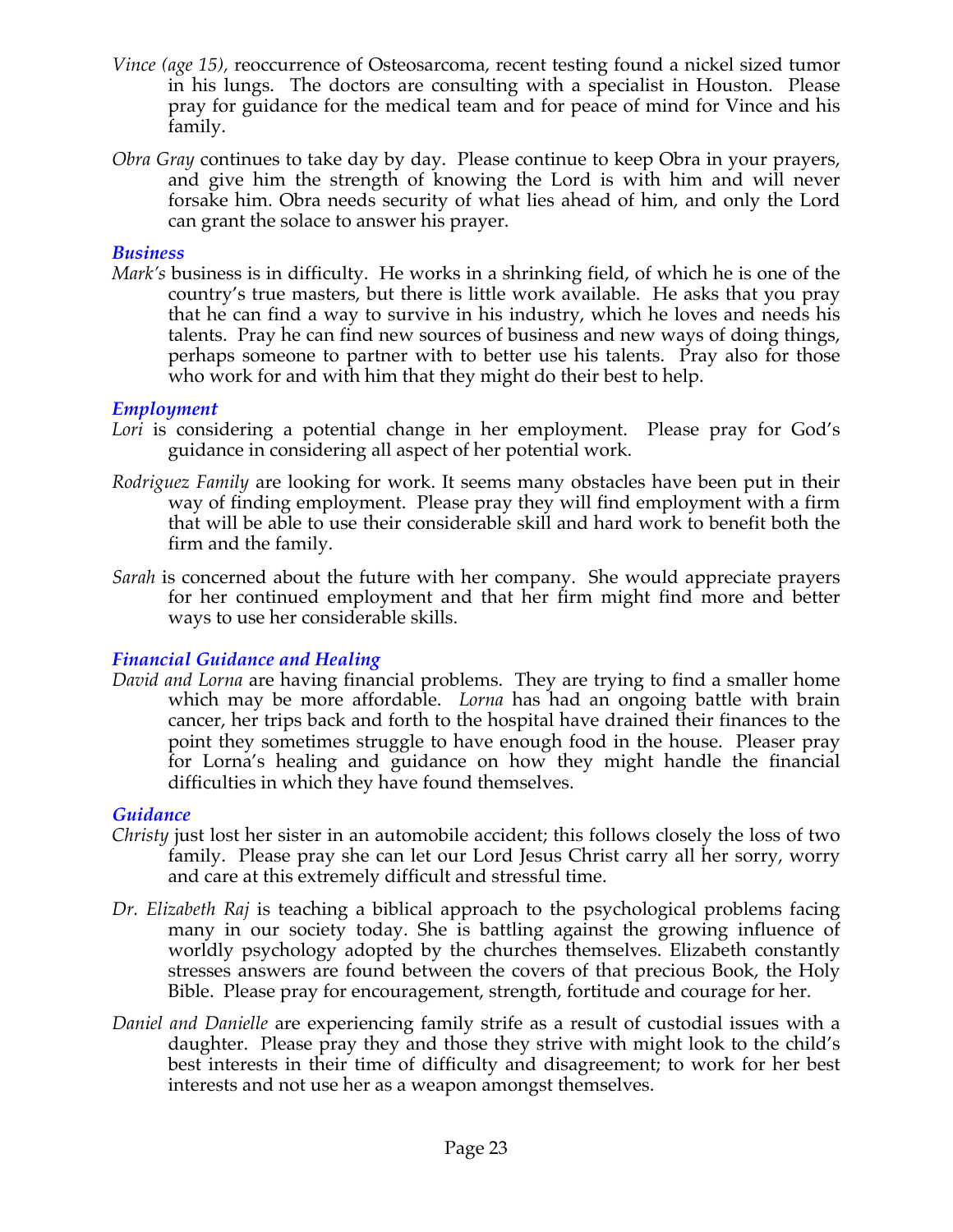- *Abigail* is a teenager who has behavior problems. She feels she is in an area of mental darkness. Please pray that she might look to God for help and not within herself.
- *Sara* asks that you pray for guidance for her as she deals with the stresses of her family and life. Pray that she can separate those things which she can affect from those things which she cannot and give her grace to accept that she cannot do everything and can only change those things within her control. She asks for God's help to grow her business while keeping up with the needs of her mother and husband and healing her own problems.

*Jacquie* to open her heart to God and accept His Love and Grace.

*Hap* and *Ryan* both ask you to pray they might be able to trust God will help them make the right decisions at the right time and not to worry uselessly, to change those things they can change, accept those things they cannot change, sleep well to be able to do the correct things with a clear head and that they will open their hearts to the Holy Ghost.

#### *New Congregations*

New AOC congregations have been established in the Temotu Province of the Solomon Islands. This is in the Eastern end of the Islands and a ways away from the established congregations in these islands. Please pray for them as they bring souls to Christ as they establish His Church.

# *Guidance for Ministers*

*Rev LTC Al Ryan* has been appointed Deacon-In-Charge of the mission parish of St. Augustine of Canterbury Anglican Church, Anglican Church in America (ACA) parish in Old Orchard Beach, Maine. It is a small but growing mission, which has been plagued by clergy change. Al, the diocesan pilot, has been appointed for one year, during which time he is to help them identify what their needs are for a vicar. He has done this before and asks you to pray for God's help one more time; not only for himself, but for the parish.

#### *Armed Forces & Contractors*

Airman Donny Patton (Bagram AB, Afghanistan), Jordan (USMC – Fleet Marine Force - Pacific), Trevor (USAF - KC-10 Boom Operator), Trevor (USN – Whidbey Island, EF-18 Pilot), Kurt Thomas (USN – Guam)

#### *Persecuted*

Around the world, Christians are under attack, not only in the Muslim world, but from Hindus and others in India. Also, they are under continual attack in the name of "Separation of Church and State" in the western world, as it becomes actively atheist or pro-devil buddy. Please pray for God's guidance and protection for all persecuted Christians and those around them.

#### *Various Special Requests*

- We ask that you pray, please ask God that the Holy Ghost might give you insight into how you might make the lives of your friends and family better. Remember helping others is not just those who you don't know!
- Please join us in praying that the *Free Teen Guitar Class* will be continue to be an opportunity for God to work in the lives of the kids and their families. Please ask God to guide the class to new opportunities to make Him known to others. Help us to let the love of our Lord shine through us into their lives, putting Him first,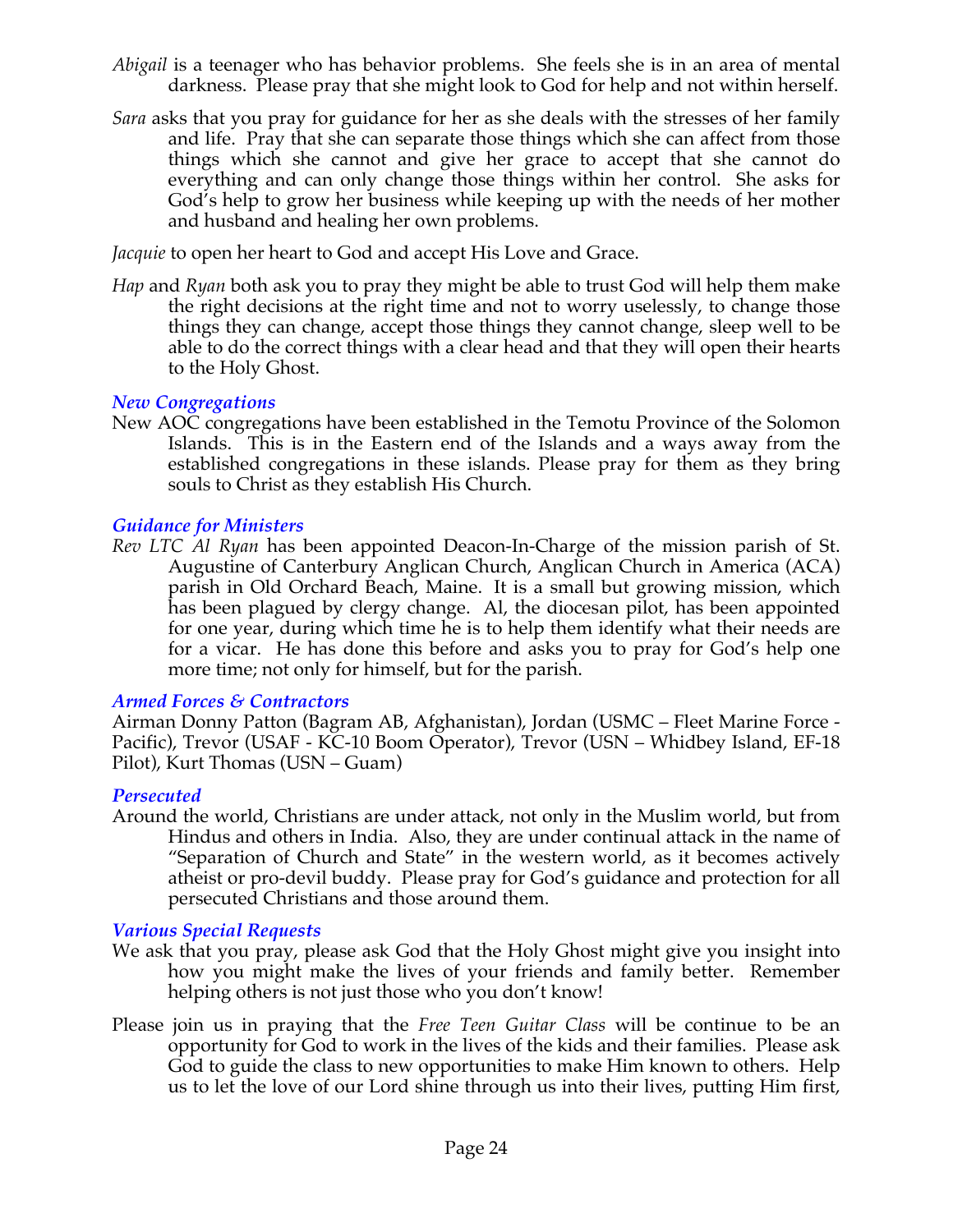so that He might enter in to their hearts and lives.

#### *Remembrance of those who have gone before us*

*Kenneth Wayne Ogles* was killed in action on 16 February 1967, in the Ia Drang Valley, in



the Binh Dinh Province, South Vietnam, with the First Platoon of C Company, the First Battalion of the  $8<sup>th</sup>$  Cavalry, First Cavalry Division at the age of 19. Kenneth joined the National Guard at age 17 and immediately transferred to the active Army's First Cavalry Division. He wanted to make a difference, to do his duty to God and Country and protect the innocent people of South Vietnam. He gave all that we might be free. Please join us in remembering his service and sacrifice, as well as the hurt that it cost the entire Ogles family, the sacrifice and pain is no less 46 years later. Remember Kenneth the next time someone wants you to give a little freedom for the promise of safety or comfort.

#### *Question that only you can ask*

What would you like to know about our history, what we believe, what we do or how we operate? Hap is looking for material for the continuing education class and *Thought for the Day* material. Help us help you. Please send your question to Hap so we all can get an answer. Just because you don't know the answer to your question doesn't mean you are the only one who doesn't know. But, if you don't ask, no one will know.

#### *I'd like to get a different point across or announce something*

If you have a different point of view, I would be happy to give you room to get your point across. While this publication is my perspective on events, I recognize not everyone may agree and that some people would like to express their own opinion. If you want to write something, please forward your item to Hap (with a note as to whether or not you would like editing help) to: hap@faithfulcenturion.org.

#### *Epistleers*

We post the list of Epistle Readers in the Sunday Report each week so you can either plan your attendance or your pre-reading as the spirit so moves you.

#### **Date Reader**

| 10 March 2013 | Dru Arnold – Fourth Sunday in Lent |
|---------------|------------------------------------|
| 17 March 2013 | Dru Arnold - Fifth Sunday in Lent  |
| 24 March 2013 | Dru Arnold – Palm Sunday           |
| 31 March 2013 | Dru Arnold – Easter Sunday         |

#### *The near future, as well as Next Sunday*

10 March 2013 – Fourth Sunday in Lent – Morning Prayer - Service start time 1000 (10:00 am); welcome or gathering songs before the service at 0945 (9:45 am); **Time 1000 (10:00 am); Location – 10603 Burrell Way, Descanso, CA**

17 March 2013 – Fifth Sunday in Lent – Morning Prayer - Service start time 1000 (10:00 am); welcome or gathering songs before the service at 0945 (9:45 am); **Time 1000 (10:00 am); Location – 10603 Burrell Way, Descanso, CA**